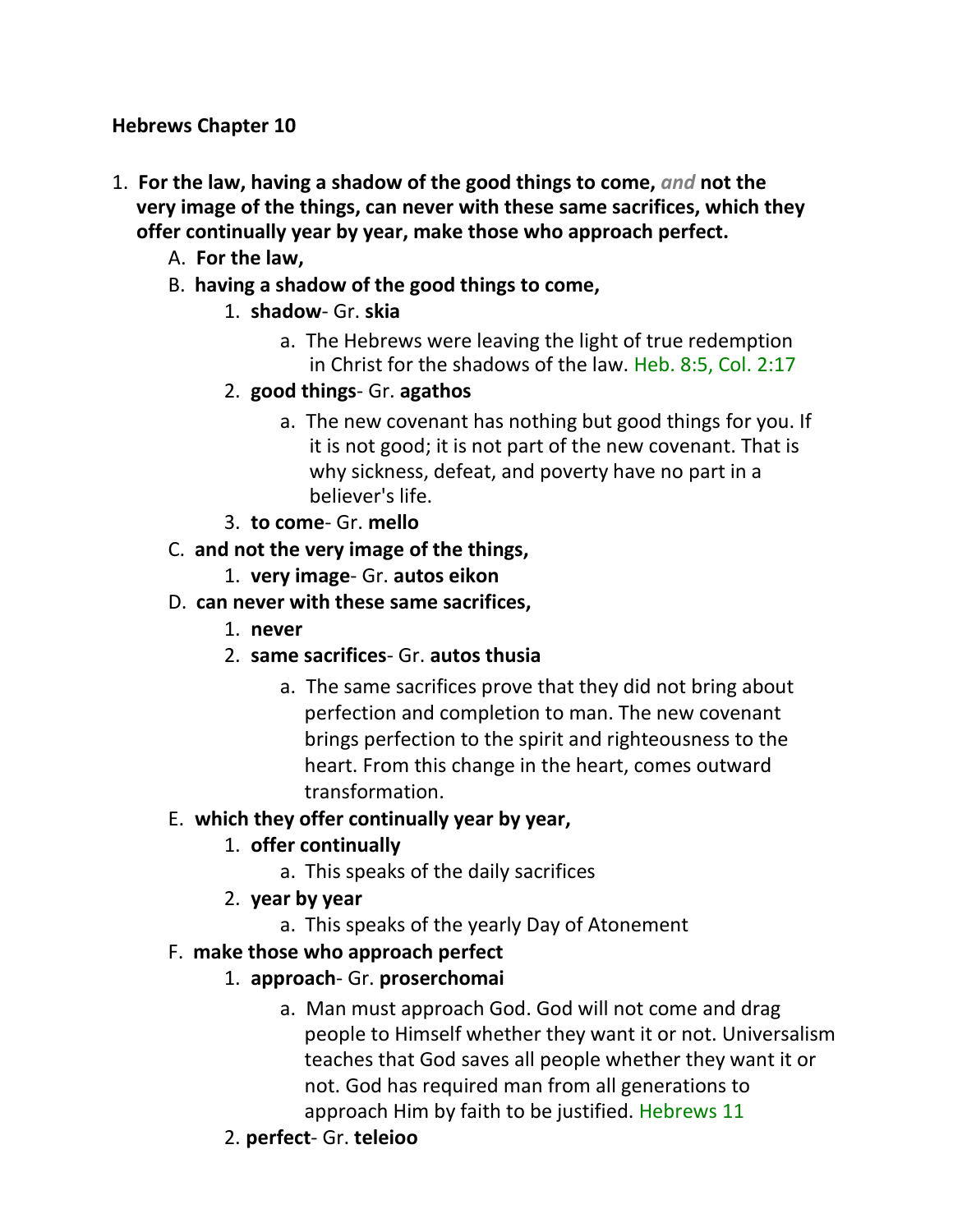- a. This speaks of being made perfect in our conscience towards God. Heb. 9:9 Animal sacrifices brought the judicial covering of God for a time period, but it did not reach the heart of man, and its guilt. With the new birth comes a new heart and freedom from nagging guilt that plagued OT people.
- b. Perfection has also come to our born-again spirit. Heb. 10:14 We are made perfectly righteous in our spirit when we are born-again. From our spirit, our soul and actions can be transformed.
- 2. **For then would they not have ceased to be offered? For the worshipers, once purified, would have had no more consciousness of sins.**
	- A. **For then would they not have ceased to be offered?**
		- 1. **ceased-** Gr. **pauo an** *to make to cease or desist, to restrain a thing or person from something, to cease, to leave off*
			- a. The particle "an" here is a second-class condition in the Greek. It is the rarest of the three class conditions. A second-class conditional phrase means that the statement is not yet a reality but there is a hope that it will be someday! This is proof here that at the time of the writing that the temple was still operating, and sacrifices were still being offered.
			- b. The fact that the sacrifices were repeated over and over again, year after year shows they were ineffective to bring about permanent forgiveness and to make the people righteous.
		- 2. **offered-** Gr. **prosphero** *to bring a present or a thing, to reach or hand a thing to one*

#### B. **For the worshippers,**

1. **worshippers-** Gr. **latreuo**- *Those w*ho *perform sacred services, to offer gifts, to worship God in the observance of the rites instituted for His worship*

## C. **once purified,**

- 1. **once** Gr. **hapax**
	- a. If we have been once purified, then we do not need to be purified again! Christians have been purified once. Most Christians feel they need to be purified each time they sin. They were once purified by one sacrifice for all time! Does this make you want to sin or bow in worship? The answer to this question will show if you are born again or not.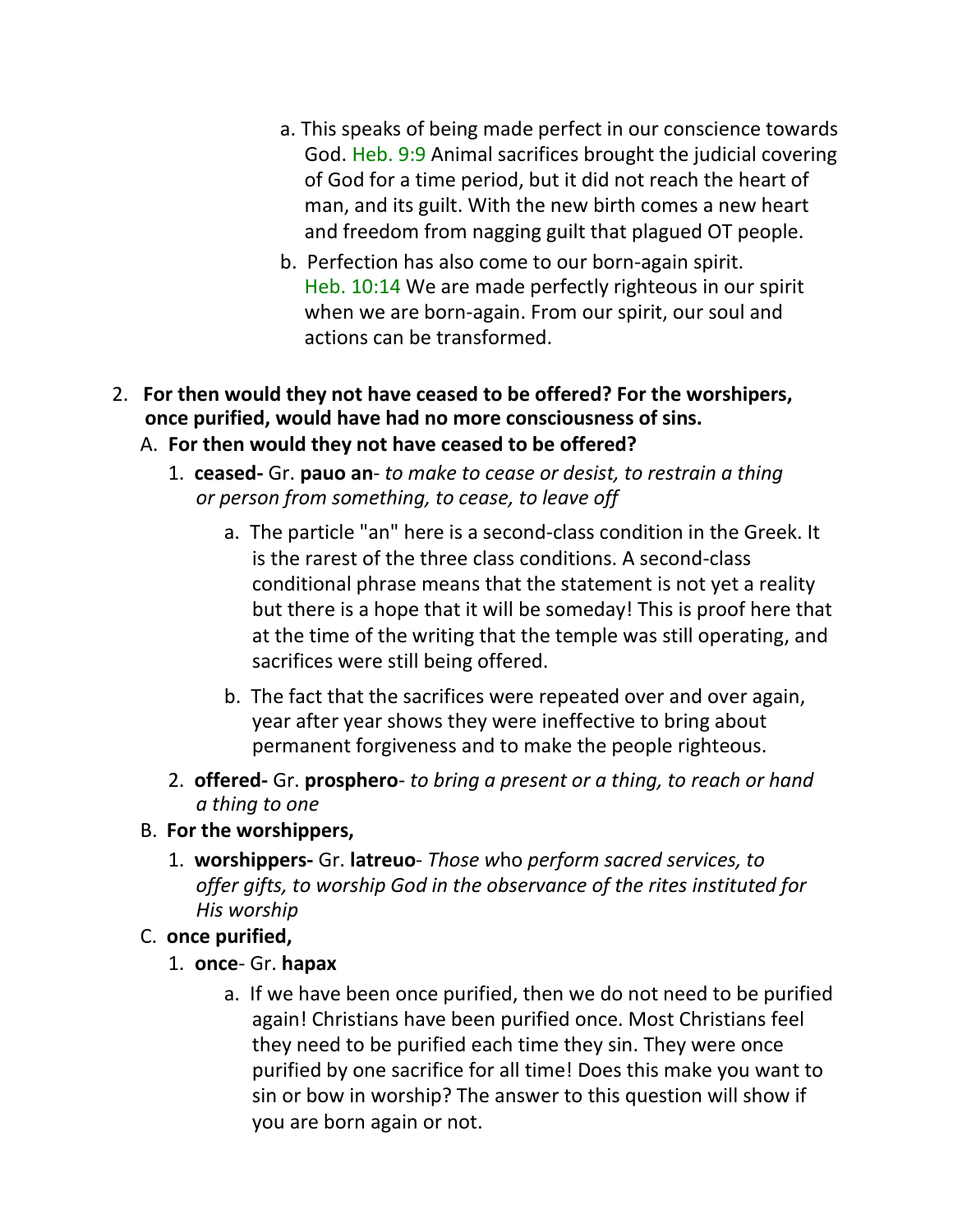- 2. **purified** Gr. **kathairo** *to be cleansed*
- D. **would have no more consciousness of sins**
	- 1. **no more** Gr. **eti medeis**
	- 2. **consciousness** Gr. **suneidesis** *to know jointly with*
		- a. This does not mean that Christians should not be aware that they have sinned when they do. Paul in many places made saints aware of sins. Rom. 14:23, 1 Cor. 6:18, 1 Cor. 8:12, 1 Cor. 15:34, Eph. 4:26, 1 Tim. 5:20, Heb. 3:13, Heb. 10:26, Heb. 12:1, 4
		- b. This does mean that we should have no more consciousness of our sins making us guilty sinners who are under the wrath of God.
		- c. We should have a righteousness conscience. Even though we sin as a Christian, we are forgiven and are the righteousness of God in our new identity in Christ. 2 Cor. 5:21
	- 3. **sins** Gr. **hamartia** *to miss the mark and fail to share in the prize*
- 3. **But in those** *sacrifices there is* **a reminder of sins every year.**
	- A. **reminder** Gr. **anamnesis** *to remember again*
	- B. **every year**
		- 1. each year on the Day of Atonement
		- 2. Every year the OT people were reminded that they were guilty for their sins.
		- 3. Religious ministers of today have made things worse! They make the people feel guilty for their sins at every communion service! They tell the people to examine themselves for sin and guilt in their lives and ask God for forgiveness. How is this different than under the OT law on the Day of Atonement? It is actually worse! Instead of reminding the people of their sins and how guilty the are once a year it is happening every week in many churches! The communion service is for the purpose of reminding ourselves of what Jesus HAS done for us and that God HAS forgiven us all our sins and that we HAVE been made righteous. The communion service is NOT to remind Christians that they are sinners, but to remind them THAT THEY HAVE BEEN MADE RIGHTEOUS AND ARE FORGIVEN! It is a celebration service and to commemorate what Jesus has done for us!
- *4.* **For** *it is* **not possible that the blood of bulls and goats could take away sins.** A. **not possible**- Gr. **adunatos**- *no ability or power*
	- 1. There were some things the law could not do
		- a. It could not justify- Acts 13:39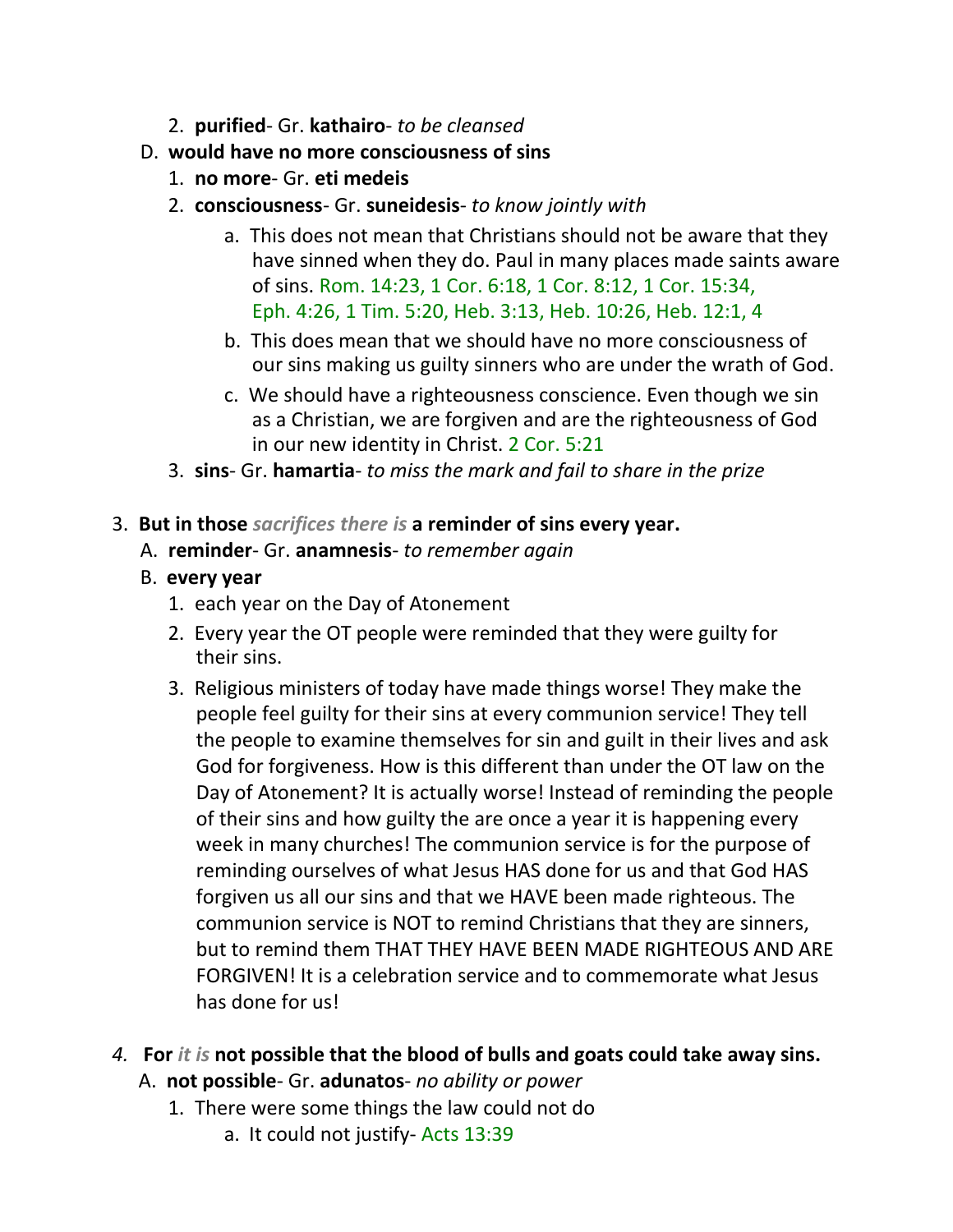- b. It could not condemn sin in the flesh- Rom. 8:3
- c. It could not make people perfect- Heb. 9:9
- d. It could not take away sins- Heb. 10:4

## B. **blood of bulls and goats**

- 1. These were sacrificed on the Day of Atonement
- C. **take away** Gr. **aphaireo-** *to lift up and away*
	- 1. the blood of animals only covered sins temporarily and gave forgiveness on credit until Jesus would pay the debt off in full! Rom. 3:25
- D. **sins** Gr. **hamartia**
- 5. **Therefore, when He came into the world, He said: "SACRIFICE AND OFFERING YOU DID NOT DESIRE, BUT A BODY YOU HAVE PREPARED FOR ME.**
	- A. **Therefore,**
		- 1. Since the sacrifices and blood of animals could not redeem man, God became a man in order to redeem us.

### B. **when He came into the world,**

- 1. **came** Gr. **eiserchomai-** *to enter into*
	- a. He came to us because we could not get to Him. Religion is about man getting to God. Grace is about God getting to man.
- 2. **world** Gr. **kosmos** *the inhabitants of the earth, men, the human family; the ungodly multitude; the whole mass of men alienated from God, and therefore hostile to the cause of Christ*

## C. **He said,**

1. Jesus said- Ps. 40:6

#### D. **Sacrifice and offering you did not desire,**

- 1. **sacrifice**-Gr. **thusia** blood sacrifices
	- a. To atone for sin
- 2. **offering** Gr. **prosphora** bloodless offerings
	- a. Speaks of all the excellencies of the Lord Jesus Christ offered up to God for us.
- 3. **desire** Gr. **thelo-** *to will, have in mind, intend, to be resolved or determined, to purpose, to take delight in, have pleasure*
	- a. It was not God's intention that animals atone for sin. They were teaching aids to reveal what Jesus would do to redeem us.
- E. **but a body you have prepared me**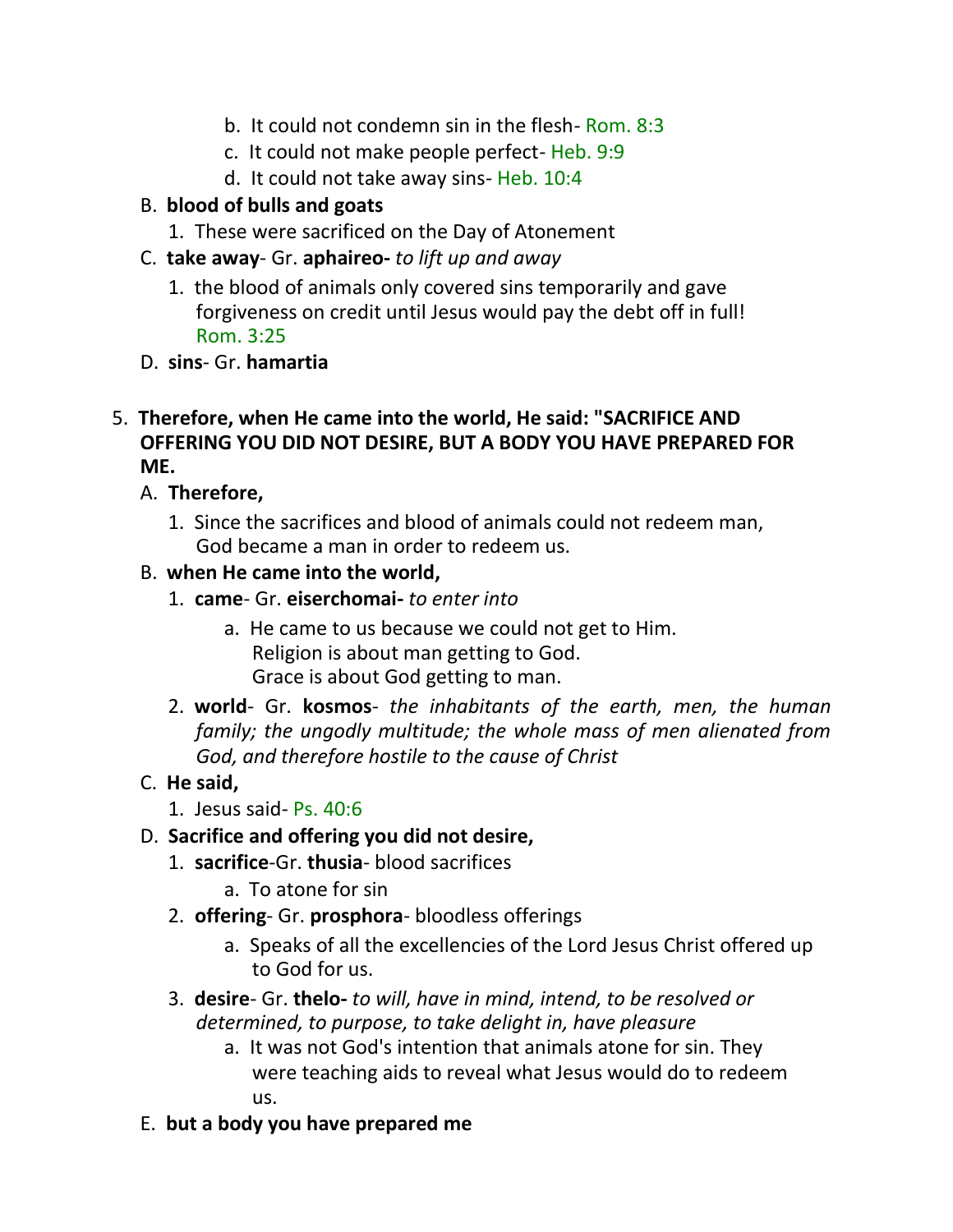- 1. **body-** Gr. **soma**
	- a. Jesus' body is the reality and substance that cast the shadow of the law. Col. 2:17
	- b. Jesus had to take on a body to have authority here on earth. In this body He fulfilled all of God's righteousness and bore all our iniquity.
	- c. Gnostics taught against the literal physical body of Jesus. This would totally destroy all Jesus did for us if He did not have a physical body. 1 John 4:2-3
- 2. **prepared** Gr. **katartizo** *to render, i.e.to fit, sound, complete, to fit out, equip, put in order, arrange, adjust to fit or frame for one's self, prepare; make one what he ought to be*

# 6. **IN BURNT OFFERINGS AND SACRIFICES FOR SIN YOU HAD NO PLEASURE.**

- A. **burnt offerings** Gr. **holokautoma** *a whole burnt offering; a victim the whole (and not like other victims only a part) of which was burned*
- B. **sacrifices** *Not in Greek/ the word peri is used which means concerning.* 1. Read- "In burnt offerings concerning sin you had no pleasure."
- C. **sin** Gr. **hamaria**
- D. **no pleasure-** Gr. **ou dokeo** *to be well pleased with, take pleasure in, to be favorably inclined towards one*
	- 1. God takes pleasure in one who fears Him and trusts Him. Ps. 147:11

## 7. **THEN I SAID, 'BEHOLD, I HAVE COME— IN THE VOLUME OF THE BOOK IT IS WRITTEN OF ME— TO DO YOUR WILL, O GOD.' "**

- A. **Then I said,**
	- 1. The Lord Jesus speaking
- B. **Behold-** Gr. **idou**
	- 1. Animal sacrifices failed to gain God's attention on behalf of the offerors.
	- 2. Jesus' sacrifice of Himself, has God the Father's full attention and it garnered the favor of God in behalf of those who believe upon God's Son.

## C. **I have come**

- 1. **come** Gr. **heko** *to arrive, be present*
- 2. The law could not bring people to God, so God came to us. His name is Immanuel- God with us!
- D. **in the volume of the book it is written of me**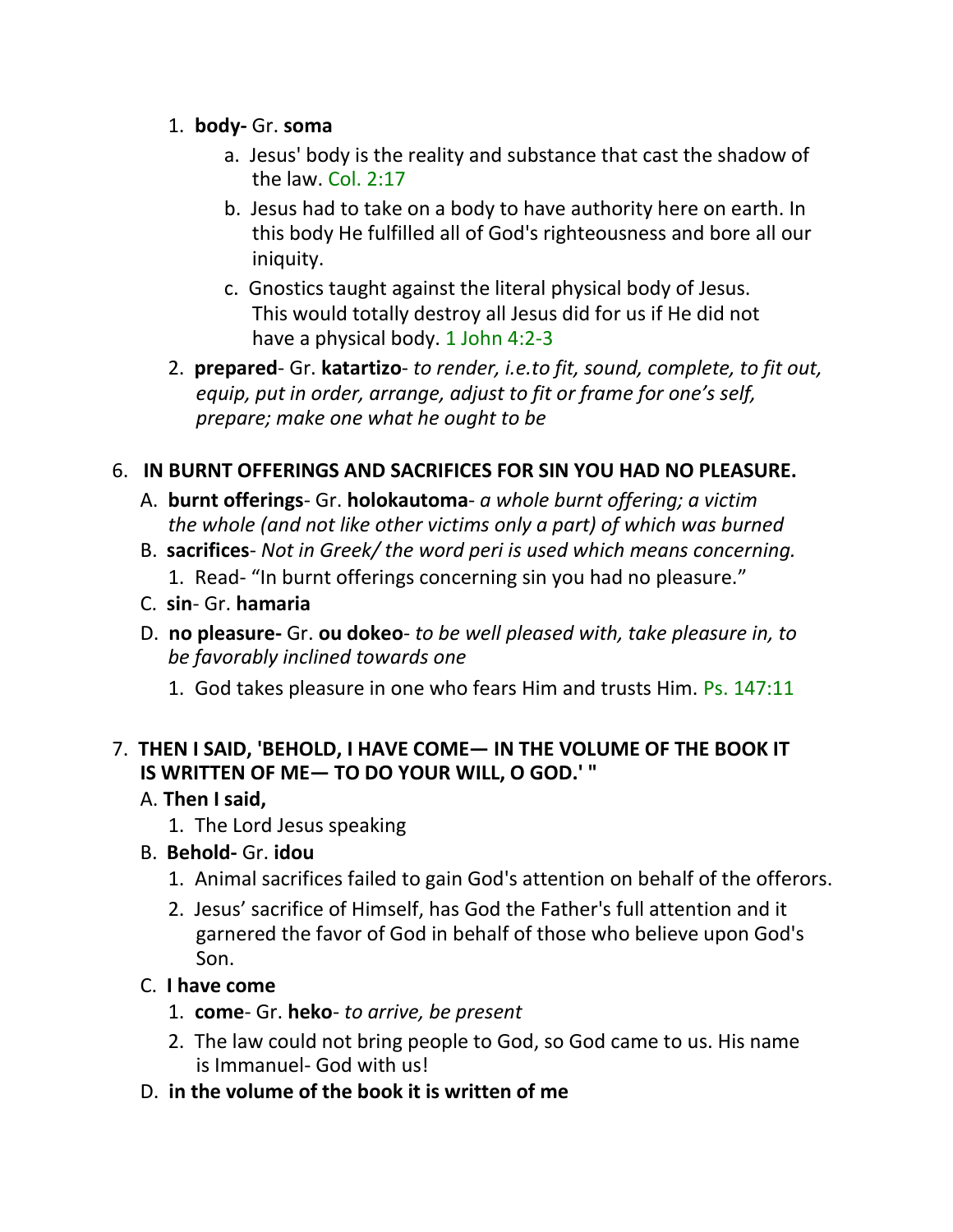- 1. **volume** Gr. **kephalis-** *a little head, the highest part, extremity of anything; the tips or knobs of the wooden rod around which parchments were rolled were called by this word, because they resembled little heads. The Alexandrian writers transferred the name to the roll or volume itself*
	- a. This Greek word means the highest part, the head. You can say the headline. Jesus is the headline of the Bible. Do not get lost in the fine print. Jesus has come and is the headline of the Word of God. I think some churches and Christians have missed the headline and are lost in the fine print!
- 2. **book** Gr. **biblion** *bible, book*
- 3. **written** Gr. **grapho**
- E. **to do your will,**
	- 1. **will** Gr. **thelema** *what one wishes or has determined shall be done; of the purpose of God will, choice, inclination, desire, pleasure*
- F. **O God**
	- 1. God the Son speaking to God the Father
- 8. **Previously saying, "SACRIFICE AND OFFERING, BURNT OFFERINGS, AND OFFERINGS FOR SIN YOU DID NOT DESIRE, NOR HAD PLEASURE IN THEM" (which are offered according to the law),**
	- A. **Previously saying,**
		- 1. **previously-** Gr. **anoteros** *higher, above*
	- B. **Sacrifice and offering**,
		- 1. blood sacrifices and non-blood offerings
	- C. **burnt offerings,**
		- 1. Whole burnt offerings were totally burned because they were for sin. The priests could not have any part of partaking in that offering.
		- 2. With other sacrifices the priests shared in some of it. These offerings were to portray the excellencies of Christ. We get to share in those! However, Jesus alone took our sin in full, and removed it. We do not share in it any longer!

# D. **and offerings for sin you did not desire**

1. God does not take pleasure in the death of animals. He did take pleasure in the death of His Son, because in His resurrection, we would be with Him, forever justified.

# E. **nor had pleasure in them**

- 1. Because they were ineffective to change the heart of man.
- F. **which were offered according to the law**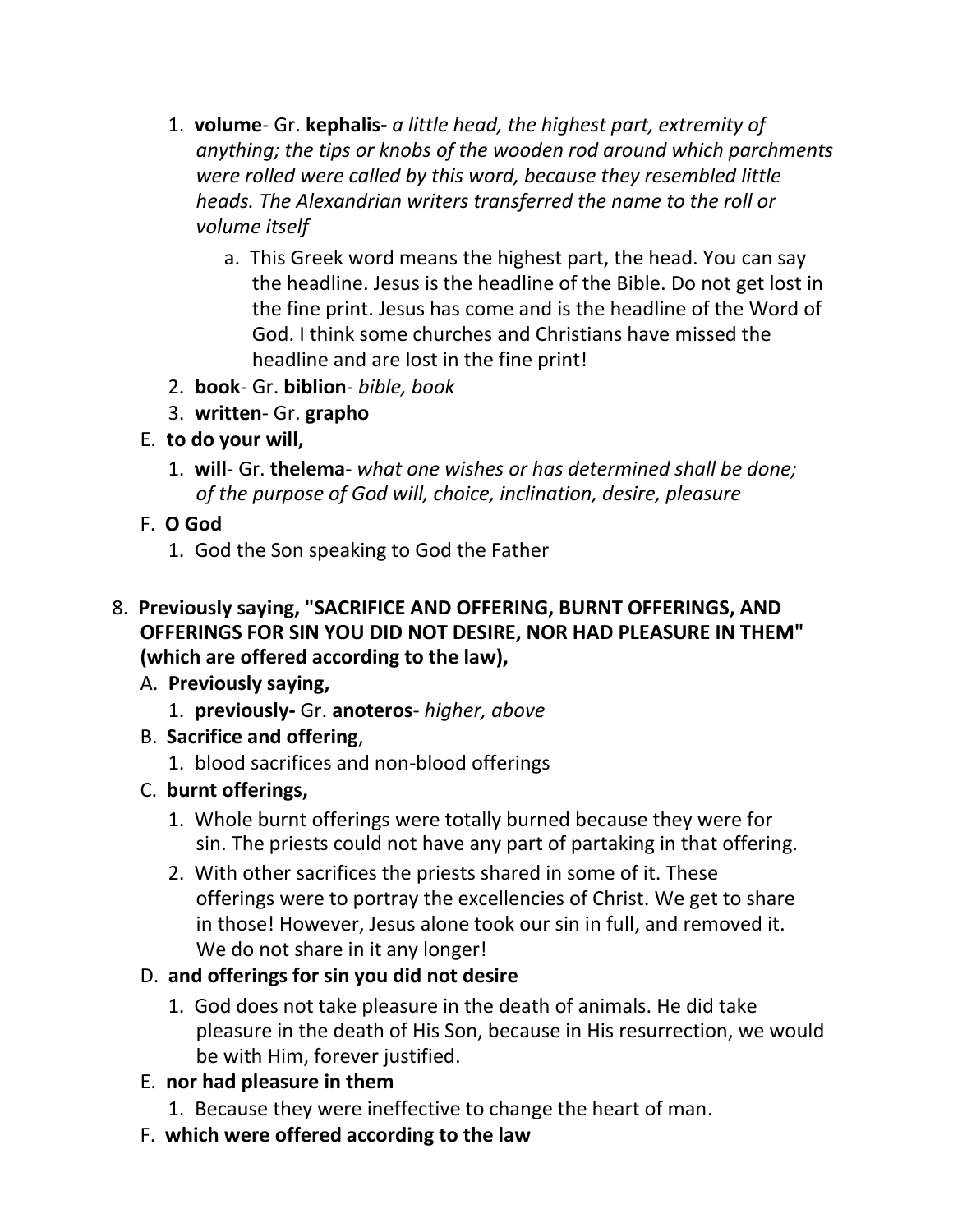- 1. The law just dealt with external ritual. Grace changes the heart by the power of God!
- 9. **then He said, "BEHOLD, I HAVE COME TO DO YOUR WILL, O GOD." He takes away the first that He may establish the second.**

# A. **then He said,**

- 1. God the Son- Jesus
- B. **Behold,**
	- 1. Jesus always gets His Father's attention. When you bring Jesus and His merits and work before the Father you will always get the Father's attention.

## C. **I have come to do your will,**

- 1. In full. No man had ever done the full and complete will of God. Jesus not only did the will of God but fulfilled the will of God. When we trust in Christ, we fulfill the will of God. Mark 3:35
- 2. Jesus came to *fulfill all righteousness-* This was the will of Him who sent Him. Matt. 3:15

## D. **Oh God**

- 1. God the Father
- E. **He takes away the first that He may establish the second**
	- 1. **takes away** Gr. **anaireo** *to lift up and away*
		- a. There is a popular song out that says, "He gives and takes away, blessed be the name of the Lord." This is true but in an opposite way this song was intended. Jesus takes away our sin, guilt, sickness, and poverty and gives us righteousness, health, prosperity, and peace. Blessed be the name of the Lord!

# 2. **first**

- 1. This speaks of the first covenant. He takes it away because He completely fulfilled it!
	- Matt. 5:18, John 19:30, Col. 2:14, Heb. 7:18
- 3. **establish** Gr. **histemi** *to cause to stand*
- 4. **second**
	- 1. The new covenant. He established it when He was raised again-**anastemi**- *to stand again*.
	- 2. Grace will always cause you to stand, when you would have fallen in your own ability.
- 10. **By that will we have been sanctified through the offering of the body of Jesus Christ once** *for all.*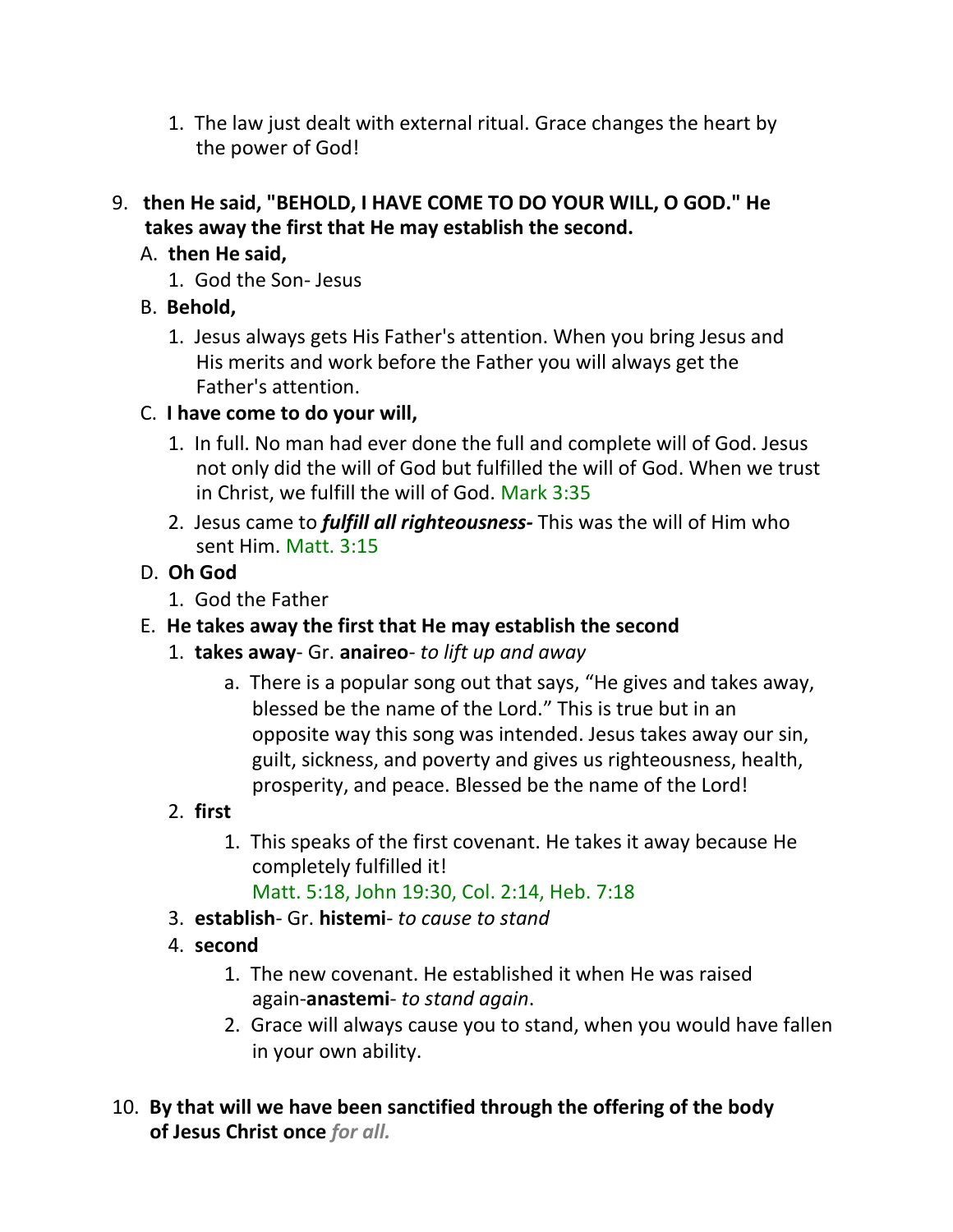## A. **By that will**

1. We see what that will was in the previous verse. The will of God was to fulfill all righteousness by living a perfect life under the law in our behalf, and then bear perfectly, every sin and transgression of man from all times for all times.

# B. **have been sanctified**

- 1. **sanctified** Gr. **hagiazo** *to make holy, to set apart and consecrate*
	- a. This Greek verb is in the perfect tense. A perfect tense in Greek means that the action of the verb took place in the past with continuing results up to the present and will continue forever!
	- b. We have been sanctified in our spirit already and forever. Heb.2:11, 1Co 1:30, 1Co 6:11, 1 Pet. 1:2
	- c. We are being sanctified in our soul through faith in the Word of God. James 1:21, Rom. 12:2, 1 Pet. 1:22
	- d. We will be sanctified in our body at the resurrection. Rom 8:23

## C. **offering**- Gr. **prosphora**

## D. **body of Jesus Christ**

1. As we have seen, the body of Jesus was the real substance that cast the shadow of the OT law. Jesus is the embodiment of the law. Col. 2:17 In His life and death He completely fulfilled the law for us and set it aside so we can now live by grace from the inside out!

## E. **once**

- 1. What Jesus did for us He did once. We often beg Jesus to do again what He has already done once and for all. He has already paid and forgiven all our sins past, present, and future. He has already made us righteous. He already has made us holy. He has already perfected and made us complete. It has been done once and for all. Rest in it, friend! Believe it friend! Act on it, friend!
- 11. **And every priest stands ministering daily and offering repeatedly the same sacrifices, which can never take away sins.**
	- A. **And every priest stands ministering daily and offering repeatedly the same sacrifices,**
		- 1. **every priest**
			- a. Even the ones that were alive during the time of this writing.
		- 2. **ministering** Gr. **leitourgeo** *of priests and Levites who were busied with the sacred rites in the tabernacle or the temple*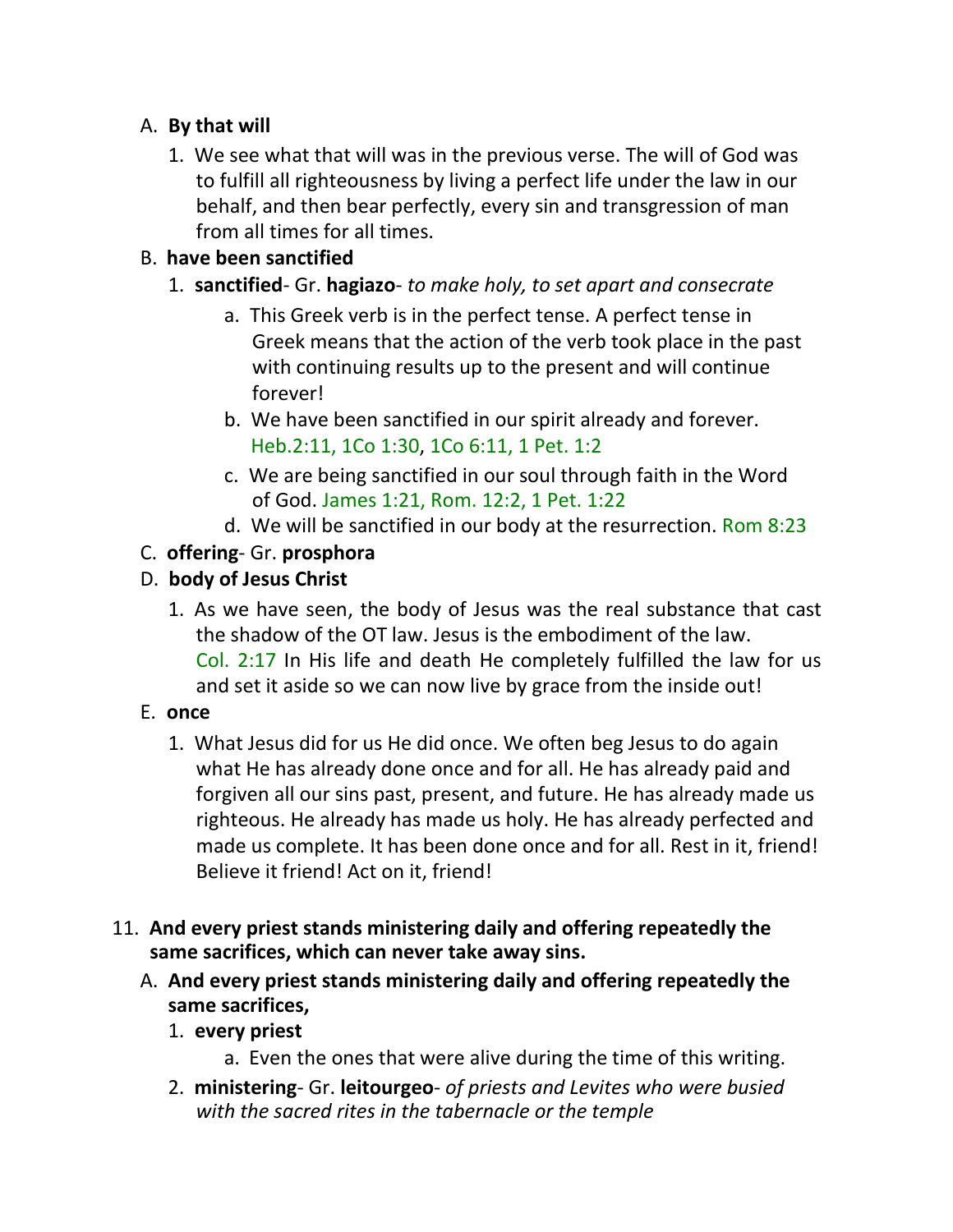## 3. **daily**

a. There were morning and evening sacrifices and also individual sacrifices of those who had transgressed the law.

# 4. **offering repeatedly**

- a. The writer of Hebrews [I believe Paul] has repeatedly mentioned that the animal sacrifices, under the law, had to be repeatedly done. He wants the Hebrew saints he is writing to, to understand that those sacrifices were totally ineffective to save them, sanctify them, or bless them. They were all pictures of the One who did accomplish these things for them already.
- b. Jews at large are looking forward to the Messiah to save, redeem, sanctify, and make them righteous. Believers look back and believe that Jesus, the Messiah, has already done it. The Hebrew saints were being negatively affected by their unbelieving Jewish family and friends. They were starting to be like them!

### 5. **the same sacrifices**

a. Again, this is repeated.

# B. **which can never take away sins**

- 1. **never**
	- a. It is amazing that we do things that can never achieve our desired results, but we keep on doing them! That is a definition of insanity! Animal blood could never remove sin. Heb. 10:4
- 2. **take way** Gr. periaireo- *to take away that which surrounds or envelopes a thing; metaphorically to take away altogether or entirely the guilt of sin, to expiate perfectly; strike off, cancel an item in an account*
	- a. Jesus took away all the sins that had surrounded and enveloped us! He took away altogether the entirety of the guilt of our sin. He expiated it perfectly. He has canceled every debt we owed on God's account book of justice! The day we get a revelation of this and believe it, is the day we come up higher in our Christian life.
- 3. **sins** Gr. **hamartia**
- 12. **But this Man, after He had offered one sacrifice for sins forever, sat down at the right hand of God,**

## A. **But this Man,**

1. Jesus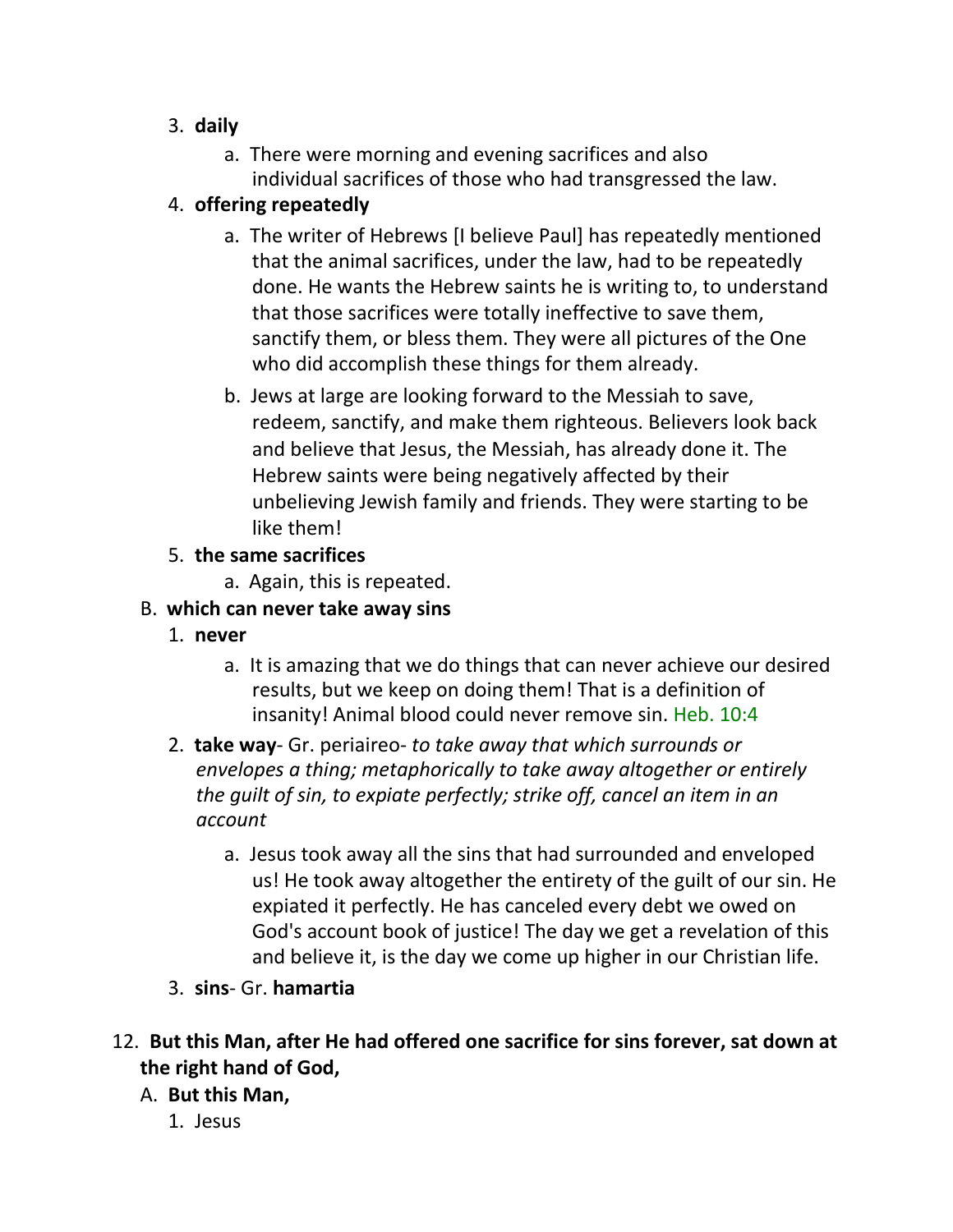- B. **after He had offered one sacrifice for sins forever,**
	- 1. **offered** Gr. **prosphero**
	- 2. **one**
		- a. Again, Jesus was offered once- one time!
		- b. His sacrifice was fully accepted by God and fulfilled His righteousness forever!
	- 3. **sacrifice** Gr. **thusia**
	- 4. **sins** Gr. **hamartia**
	- 5. **forever** Gr. **eis dienekes** *unto perpetuity*

### C. **sat down at the right hand of God**

- 1. **sat down** Gr. **kathizo**
	- a. Because His works were finished.
- 2. **right hand** Gr. **dexios**
	- a. Christ was seated at the right hand, which was a place of honor, power, and authority. Heb 1:3, Heb 8:1; Act 2:33-34; Rom 8:34; Col 3:1
	- b. We also have been seated with Christ at the right hand of the Father.
- 3. **of God**
	- a. The Father

#### 13. **from that time waiting till His enemies are made His footstool.**

- A. **time** Gr. **loipon** *remaining, the rest, hereafter, for the future, henceforth*
- B. **waiting** Gr. **ekdechomai** *to receive, accept, to look for, expect, wait for, await, to take or receive from*
- C. **enemies** Gr. **echthros** *ones hostile to*
- D. **made** Gr. **tithemi-** *to place; to put down*
- E. **footstool-** Gr. **hupopodion** *metaphorically- until His enemies are completely subjected under Him*
	- 1. At the second coming of Christ all of His enemies will be placed down before Him and trodden under His feet at the battle of Armageddon. Rev. 14:19-20; 19:15
	- 2. This verse has been used by "Kingdom Now" people to say that Jesus will remain seated in heaven until the church has removed all of His enemies on the earth, and then He will return. This is not what the bible says. The bible says that Jesus will conquer His enemies when He comes back.
	- 3. Scripture must interpret scripture. This verse is understood by 1Cor. 15:24-25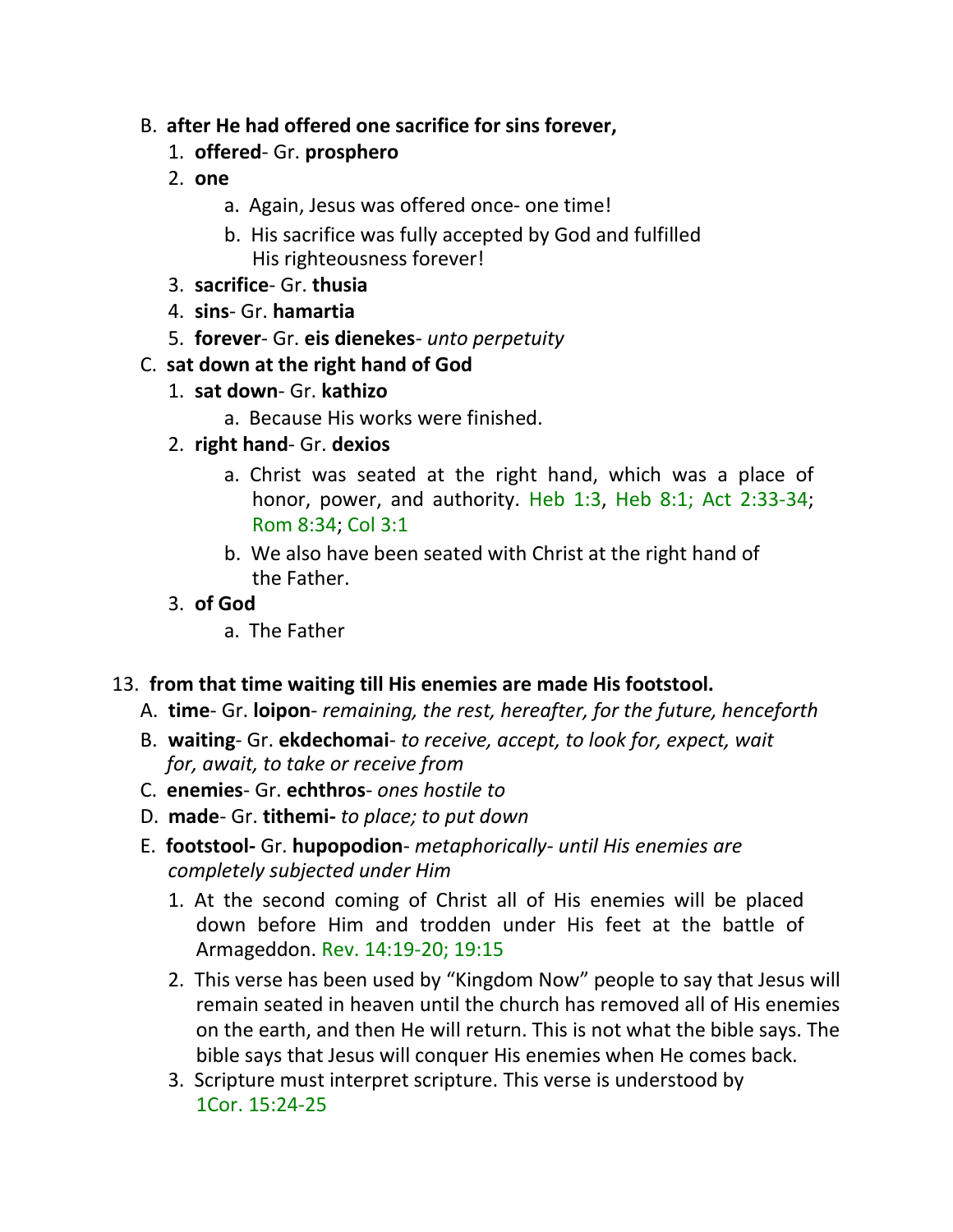- a. 1Cor 15:24-25 Then *comes* the end, when He delivers the kingdom to God the Father, when **He puts an end to all rule and all authority and power**. For He must reign **till He has put all enemies under His feet**.
- b. Here we see, in the end, Jesus will put an end to all rule and all authority and power that had set themselves up against Him. He must reign till HE has put all enemies under HIS feet. WHO will? Jesus will!

# 14. **For by one offering He has perfected forever those who are being sanctified.**

- A. **For**
	- 1. This connects with the thought of the last verse.
	- 2. The chief enemy Jesus has defeated and put under His feet is our sin! He has forgiven our sins, but He has condemned sin! Rom. 8:3
- B. **one offering**
	- 1. The writer keeps driving home to the Hebrews the all-sufficient, one time sacrifice of Christ versus the ineffective repeated sacrifices of the law. He hopes to wake up the Hebrews from their stupor of legalism.
- C. **perfected** Gr. **teleioo** *to make perfect, complete; to carry through completely, to accomplish, finish, bring to an end; add what is yet wanting*  in order to render a thing full; to bring to the end (goal) proposed; bring to a *close or fulfillment by event*
	- 1. Believers have been perfected in their spirit and according to their conscience of guilt before God.
	- 2. We have been made perfect and complete in Christ. What can we add to that? Why do we try? Most of the time it is because we do not believe we have been made perfect and complete in Christ. Instead of believing God's Word concerning our new identity in our spirit, we go by feelings and the facts of our past.
- D. **forever**
	- 1. What a complete work! One offering- perfected- forever!
- E. **sanctified** Gr. **hagiazo** *to set apart, to cleanse*
	- 1. This is a present tense verb. God has perfected those [in their spirit] forever those who are *being sanctified* [in their soul].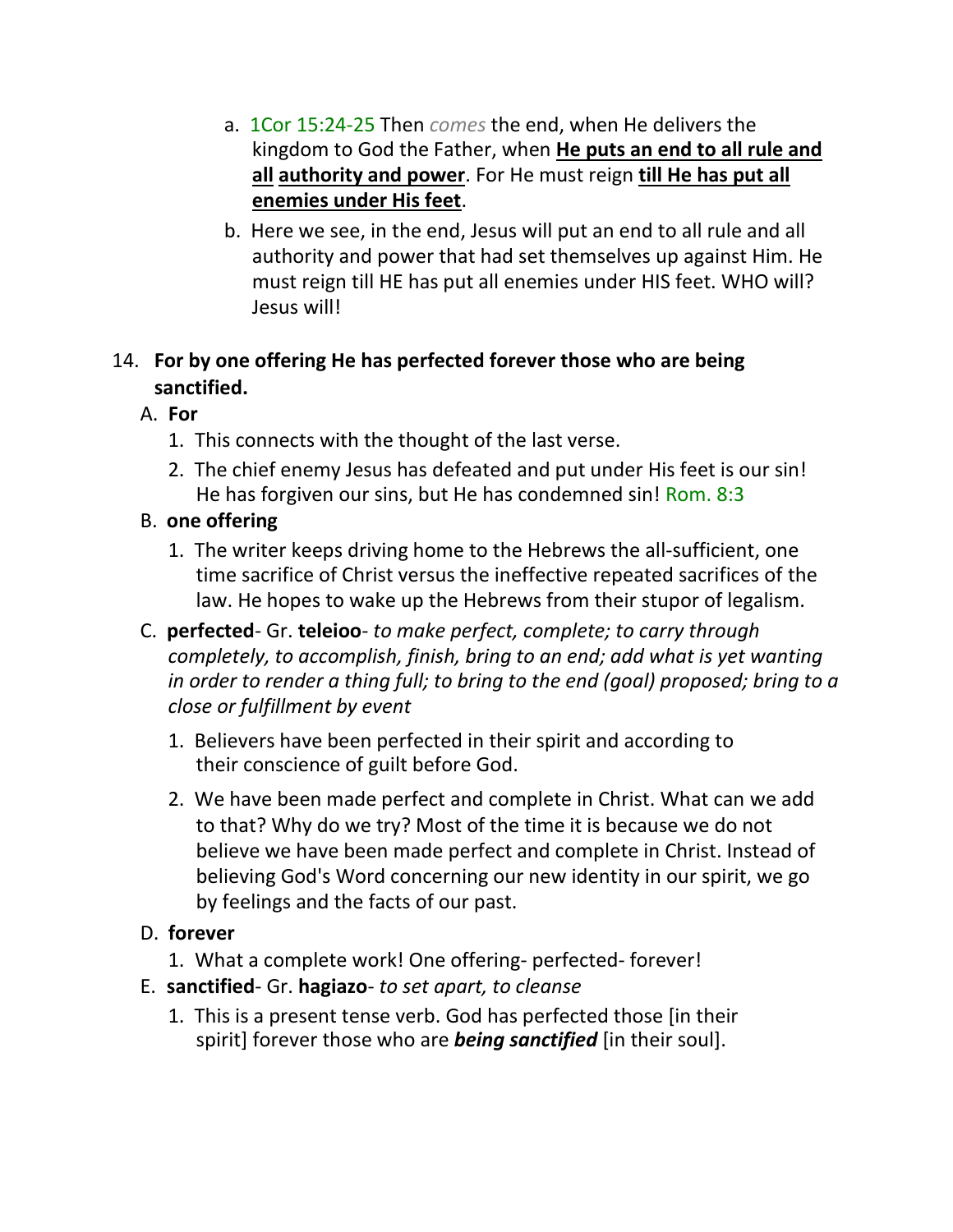## 15. **But the Holy Spirit also witnesses to us; for after He had said before,**

# A. **the Holy Spirit**

1. The Holy Spirit has been sent to reveal to us what belongs to us in Christ Jesus.

## B. **witnesses**

1. through the prophetic word in Jeremiah

## C. **to us**

1. The Holy Spirit is an apostle to our heart, to witness concerning Christ in our behalf.

### 16. **"THIS IS THE COVENANT THAT I WILL MAKE WITH THEM AFTER THOSE DAYS, SAYS THE LORD: I WILL PUT MY LAWS INTO THEIR HEARTS, AND IN THEIR MINDS I WILL WRITE THEM,"**

# A. **This is the covenant that I will make with them after those days,**

- 1. **covenant** Gr. **diatheke**
	- a. The New Covenant
- 2. **I will make** Gr. **diatithemai** *to arrange, dispose of, one's own affairs to dispose of by will, make a testament, to make a covenant, enter into a covenant with one*

## 3. **with them**

a. Believing Israel. Believing Gentiles are grafted into Israel. Not all Israel is Israel in God's eyes. Israel is those who believe upon the Messiah-both Jew and Gentile.

## 4. **after those days**

a. After those days of the dispensation of law

# B. **says the Lord**

## C. **I will put my laws in their hearts,**

- 1. **I will**
	- a. "I will" is used three times in this verse. Grace is based upon the "I wills" of God and not the commands upon man.
- 2. **put-** Gr. **didomi-** *to give*
- 3. **my laws**
	- a. Not the Mosaic Laws but the laws of grace- the law of faith, the law of love, and the law of the Spirit of Life in Christ Jesus.

# 4. **in their hearts**

- b. The heart is comprised of the inward man-spirit and soul.
	- Here the spirit is being spoken of. Jer. 31:33
- D. **and in their minds I will write them**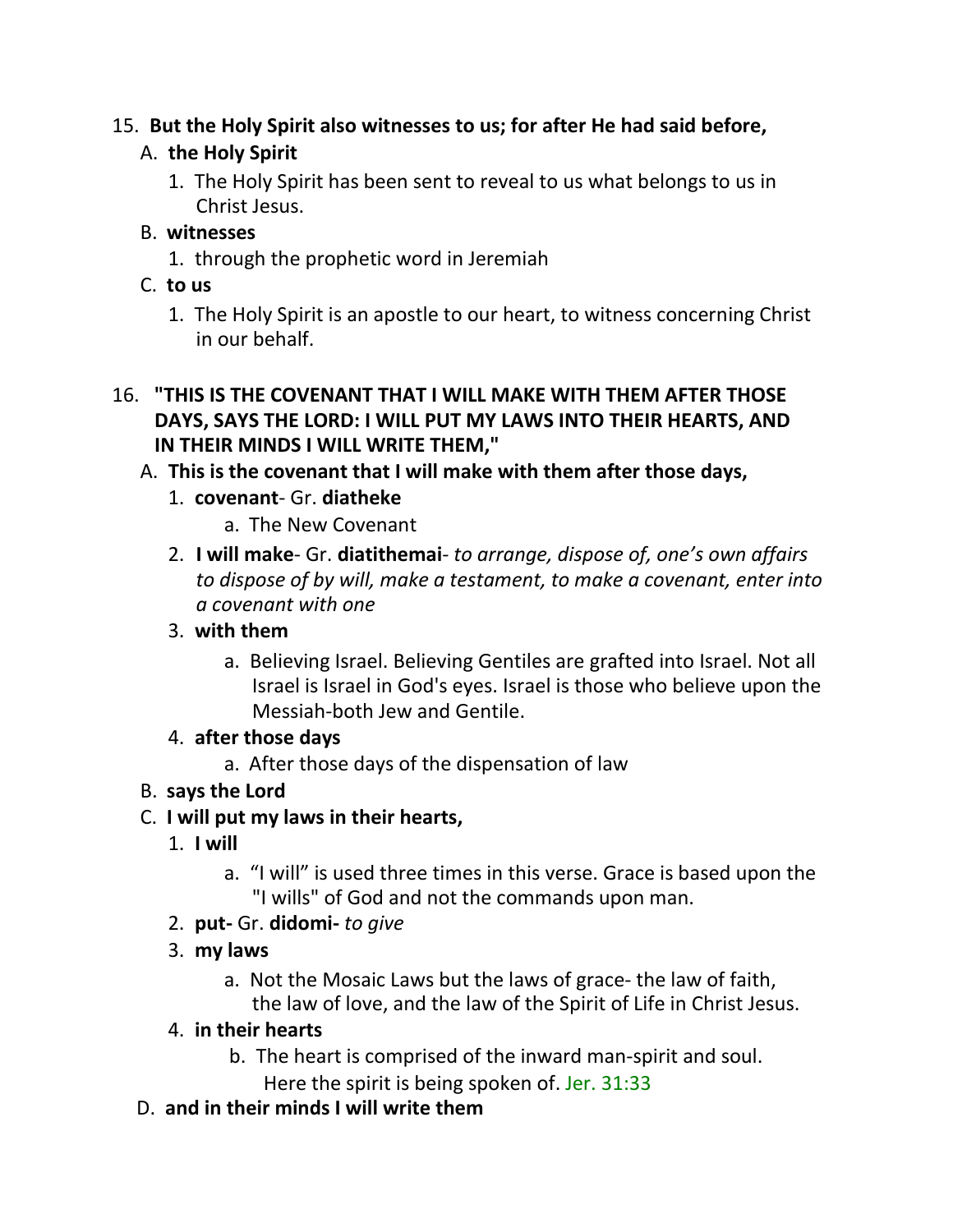- 1. **minds-** Gr. **dianoia** *the mind as a faculty of understanding, feeling, desiring; thoughts, either good or bad*
- 2. **I will**
	- a. Again, the New Covenant is based upon what God has done for us. Our part is to believe and act on it.

## 3. **write-** Gr. **grapho**

a. God Himself wrote the Ten Commandments upon the two tablets of stone. It is God Himself that writes upon the tablets of our heart the laws of grace. 2 Cor. 3:3

### 17. **then He adds, "THEIR SINS AND THEIR LAWLESS DEEDS I WILL REMEMBER NO MORE."**

- A. **adds** Gr. **kai-** *and, also*
- B. **sins** Gr. **hamartia**
	- 1. Sin is anything against the will of God. There was sin before the law. Once the law came sin became lawless deeds! They became transgressions, which is the same as lawless deeds.
- C. **lawless deeds** Gr. **anomia-** *without law*
	- 1. Christians are not saved in order to sin or commit lawless deeds. We can stop sinning by the power of God's grace. Rom 6:14.
	- 2. Though we are not under the Mosaic Law, we are not called to be lawless as Christians. We are to be governed by higher laws- the laws of faith, love, and the Spirit of Life in Christ Jesus!
- D. **I will**
	- 1. This is by God's grace- I will!
- E. **remember** Gr. **mnaomi**
	- 1. Not that He cannot, but in His divine capabilities chooses not to.
- F. **no more** Gr. **ou me eti-** *no not any longer*
	- 1. If God has chosen not to remember our sins and lawless deeds any longer, then why do you? Sounds like pride to me!

## 18. **Now where there is remission of these,** *there is* **no longer an offering for sin.**

## A. **Now where there is remission of these**,

- 1. **remission** Gr. **aphesis** *release from bondage or imprisonment; forgiveness or pardon, of sins (letting them go as if they had never been committed), remission of the penalty*
- 2. **of these**

a. sins and lawless deeds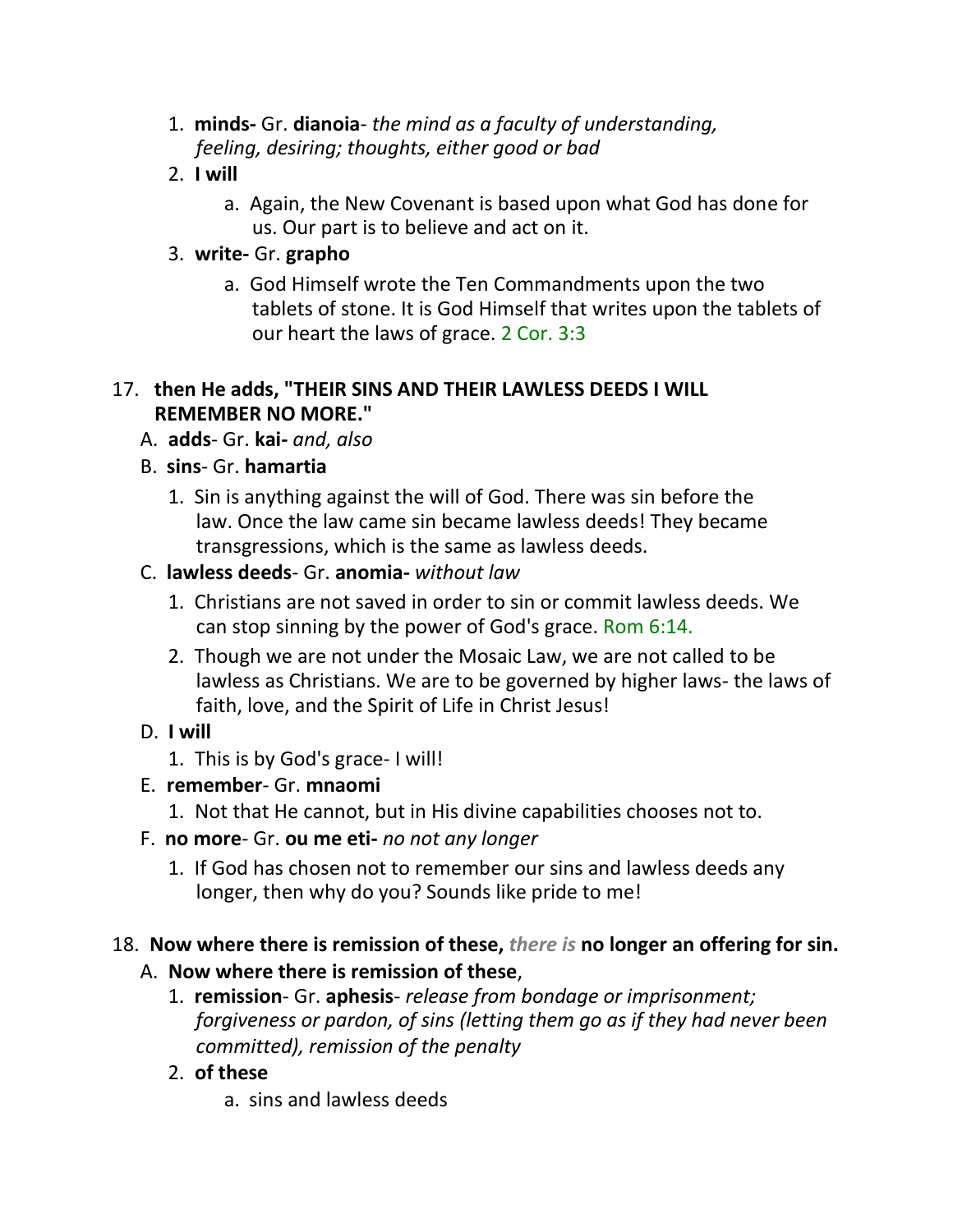## B. **there is no longer an offering for sin**

# 1. **no longer**

- a. After sins and lawless deeds past, present, and future have been paid for and forgiven then there is no longer a need for any other sacrifice. No other sacrifice has any meaning or power for one that has been redeemed, forgiven, and made righteous!
- b. Jesus was a onetime perfect sacrifice for all our sins. Therefore, all other sacrifices must cease! Heb. 10:2

## 2. **offering for sin**

- a. The writer brings this up because the Hebrew saints were still going to the temple and sacrificing animals in hope of forgiveness. To do this is paramount to blasphemy against Jesus and His finished work!
- b. Many Christians do the same today when they try to pay for their own sins by beating themselves up with depression and deeds of repentance trying to gain forgiveness for sins Jesus paid for and has already forgiven!

# 19. **Therefore, brethren, having boldness to enter the Holiest by the blood of Jesus,**

# A. **Therefore,**

1. This is connected with the previous verse. Since Jesus' sacrifice was sufficient to pay for and forgive all sins, then the Hebrew saints need not go to the temple anymore. Instead, they can enter right into God's presence in heaven to commune with Him and receive from Him by faith. They need not go to an earthly sanctuary anymore, when the heavenly one is open for them through the blood of Jesus!

# B. **brethren,**

- 1. The use of this word shows that the writer does not believe the Hebrew saints had fully rejected Jesus to return to the law.
- C. **having boldness to enter the Holiest by the blood of Jesus**
	- 1. **having boldness** Gr. **parrhesia** *freedom in speaking, unreservedness in speech; openly, frankly, i.e., without concealment; free and fearless confidence, cheerful courage, boldness, assurance; the deportment by which one becomes conspicuous or secures publicity*
		- a. The Hebrew saints had no reason to be timid and fearful to stand up for Jesus. They should be free to speak of Jesus. The writer is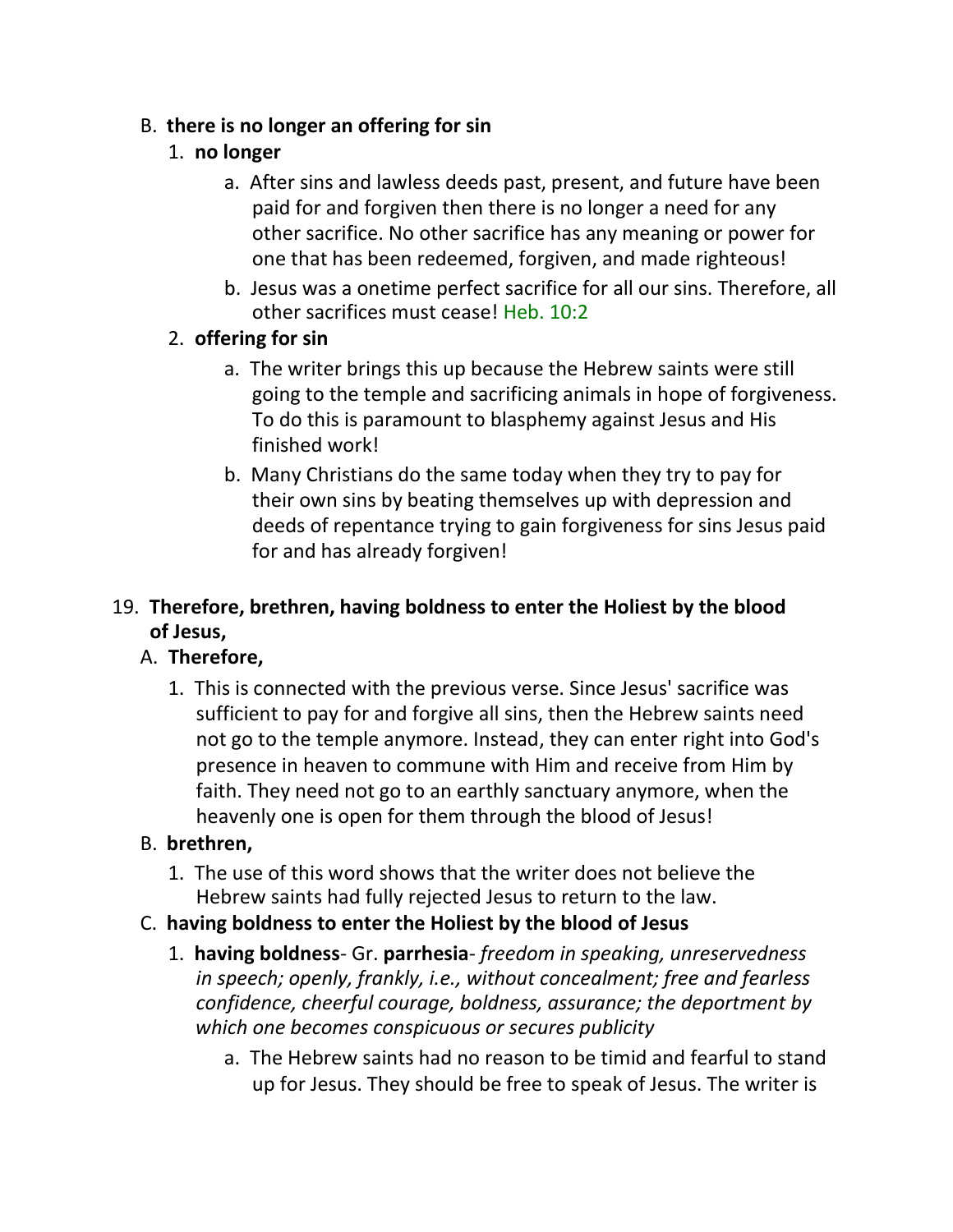telling them that they should not be concealing their faith in Jesus or trying to fit in with the unbelieving Jews at the temple. They need to make their stand in the faith of Jesus which will bring their testimony out into the public!

- 2. **enter** Gr. **eisodos** *a path into*
	- a. Eph. 3:12

# 3. **the Holiest**

a. This is the Holy of Holies in heaven, not on earth. The Hebrews had no access to the Holy of Holies in the earthly temple in Jerusalem, but they do have access to the one in heaven! Heb. 4:16

# 4. **blood of Jesus**

a. The blood of animals would die quickly once sprinkled on the earthly mercy seat. However, the blood of Jesus is just as fresh and effective now as it was when Jesus sprinkled it on the mercy seat of heaven. Heb. 9:12

Jesus' blood cries out better things than the blood of Abel. Heb. 12:24

- 20. **by a new and living way which He consecrated for us, through the veil, that is, His flesh,**
	- A. **by a new and living way which he consecrated for us,**
		- 1. **new** Gr. **prosphatos** *lately slaughtered, freshly killed; recently made, new*
			- a. Jesus' sacrifice is always fresh and new. It has made a way to the Father.
		- 2. **living** Gr. **zao**
		- 3. **way-** Gr. **hodos** *path, road, way*
			- a. Jesus said He was the WAY, the truth, and the life, no man comes to the Father except by Him. John 14:6, John 10:7, 9
		- 4. **consecrated** Gr. **egkainizo** *to renew; to initiate, consecrate, dedication*
		- 5. **for us**
			- a. A way had to be opened up for us, and we had to be brought near to God. We could never do it ourselves by our own efforts and works.
	- B. **through the veil,**
		- 1. **veil** Gr. **katapetasma** *a curtain*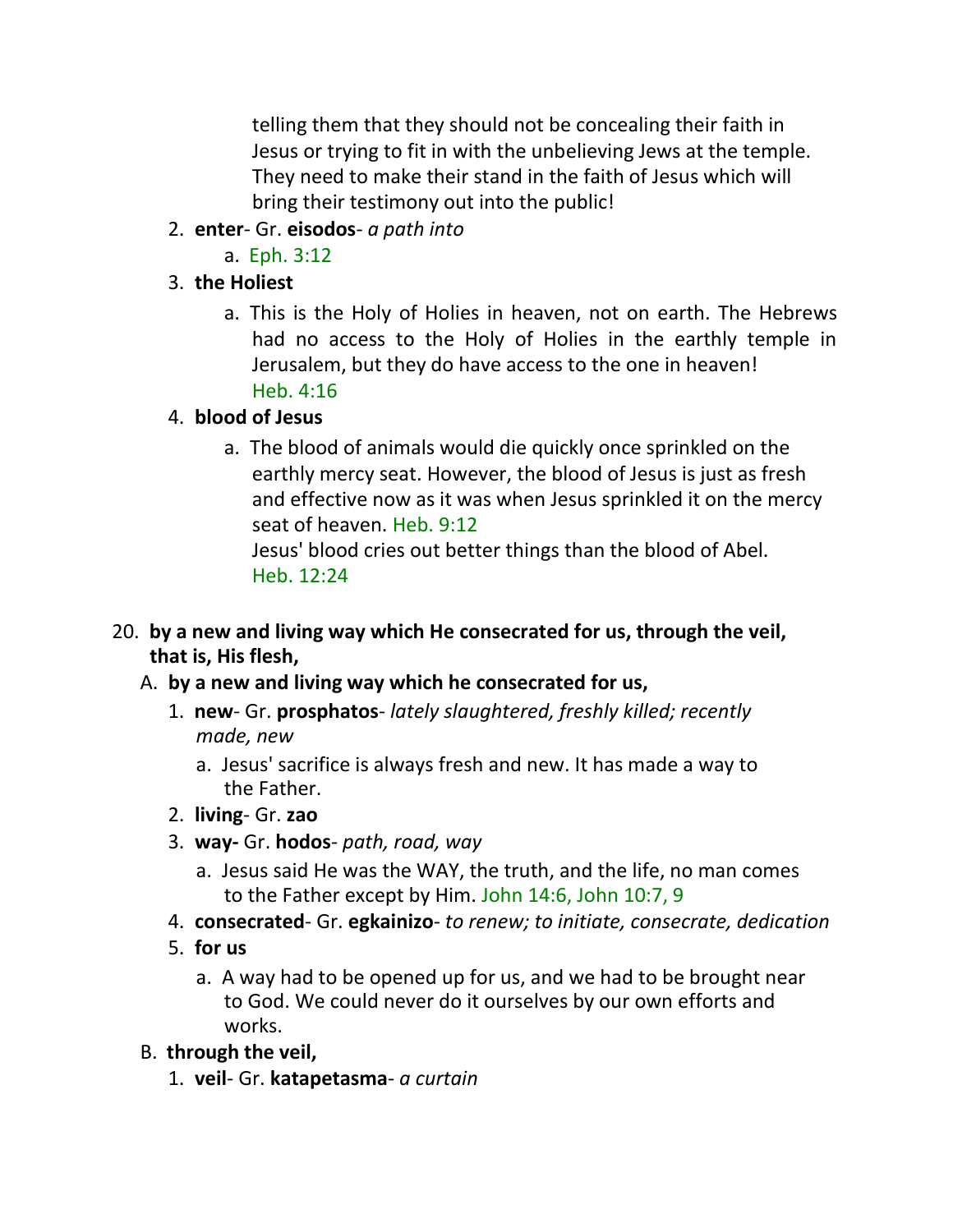a. This veil represented the law, which in turn was the shadow of Jesus body. Eph. 2:14, Col. 2:17

# C. **that is, His flesh**

## 1. **His flesh**

a. Jesus fulfilled all righteousness in His body for us. He took all our sins in His own body and paid for them by His blood. Eph. 2:15 Through His body and blood He has made a way to the Father by His grace!

## 21. **and** *having* **a High Priest over the house of God**,

# A. **High Priest**

- 1. According to the order of Melchizedek and not Aaron.
- B. **over**
	- 1. Jesus is the head of the church. Eph. 1:22, Col. 1:18
- C. **the house of God**
	- 1. The Church of the Lord Jesus Christ is the house of God. 1 Tim. 3:15
- 22. **let us draw near with a true heart in full assurance of faith, having our hearts sprinkled from an evil conscience and our bodies washed with pure water.**
	- A. **let us draw near with a true heart in full assurance of faith**,
		- 1. **Let us**
			- a. This is something that we must choose to do. Positionally we were brought near to God by the blood of Jesus. We have been joined with the Lord in our spirit. This is speaking of drawing near with our soul.
		- 2. **draw near** Gr. **proserchomai- to come close to, come towards**
			- a. Heb 4:16, Heb 7:19, Jam 4:8
		- 3. **true heart** Gr. **alethinos kardia** sincerity of heart
			- a. In religion you can give God lip service and have your heart far away. However, under grace you must come to God with a sincere heart of humility, gratitude, and trust.
		- 4. **full assurance** Gr. **plerophoria**
			- a. If we trust in ourselves and our performance, we will have no assurance of the goodness and blessing of God towards us. However, if we place our full trust in the finished work of Jesus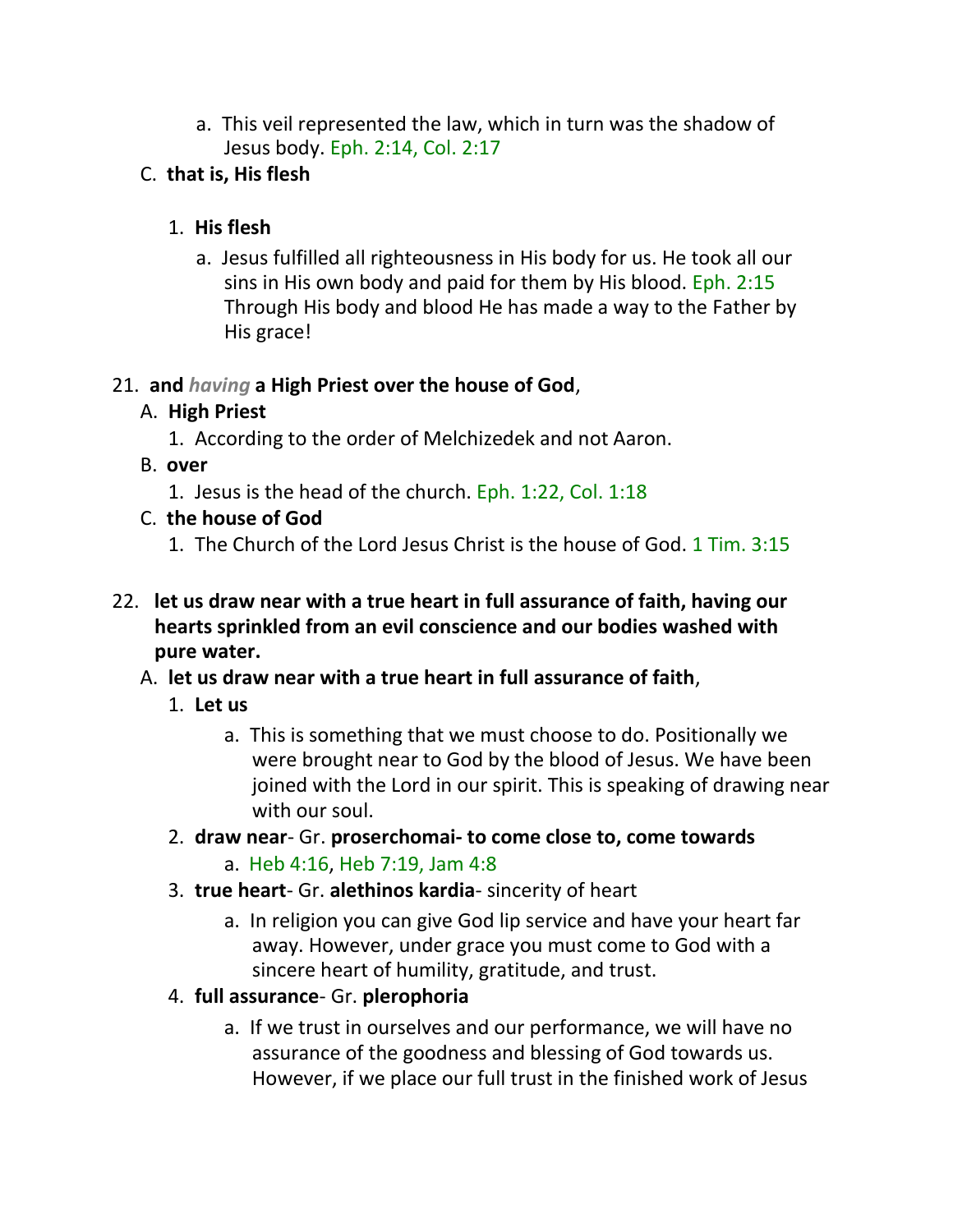and receive by faith the gift of righteousness, then we will have full assurance of God's blessing and favor. Heb 10:19, Eph 3:12

- 5. **of faith** Gr. **pistis**
	- a. The great requirement of the New Covenant.
- B. **having our hearts sprinkled from an evil conscience and our bodies washed with pure water.**

### 1. **our hearts**- Gr. **kardia**

- a. The heart is the spirit and soul. It is the inward man. Our spirit has been sprinkled by the blood of Jesus. We need to have our soul sprinkled with the blood of Jesus. We do this by faith in that blood that it was sufficient to pay for each and all of our sins.
- 2. **sprinkled** Gr. **rhantizo**
- 3. **evil-** Gr. **poneros** *full of labors, annoyances, hardships; bad, of a bad nature or condition, hurtful*
	- a. A guilty conscience is one that has many burdens placed upon it. It is quite annoying to be plagued by guilt. It actually is hurtful to you and opens you up to the enemy and sickness and disease.
	- b. A guilty conscience tells every cell in your body you deserve to be punished, and punished you are! 1 John 3:21

#### 4. **conscience**- Gr. **suneidesis**

- a. We received our conscience from the tree of the knowledge of good and evil. We are to live from the tree of life.
- 5. **our bodies-** Gr. **soma**
- 6. **washed** Gr. **louo**
- 6. **pure water** Gr. **katharos hudor**
	- a. An allusion to baptism in water, which in turn is an allusion to our baptism into Christ and our being washed with the pure water of the Holy Spirit. 1 Cor. 12:13, 1 Cor. 6:11
- 23. **Let us hold fast the confession of** *our* **hope without wavering, for He who promised** *is* **faithful.**
	- A. **Let us hold fast the confession of our hope without wavering,**
		- 1. **hold fast** Gr. **katecho** *to hold back, detain, retain to hold fast, keep secure, keep firm possession of*
			- a. The writer warns them about this three times in this letter. Heb 3:6, Heb 3:14, Heb 4:14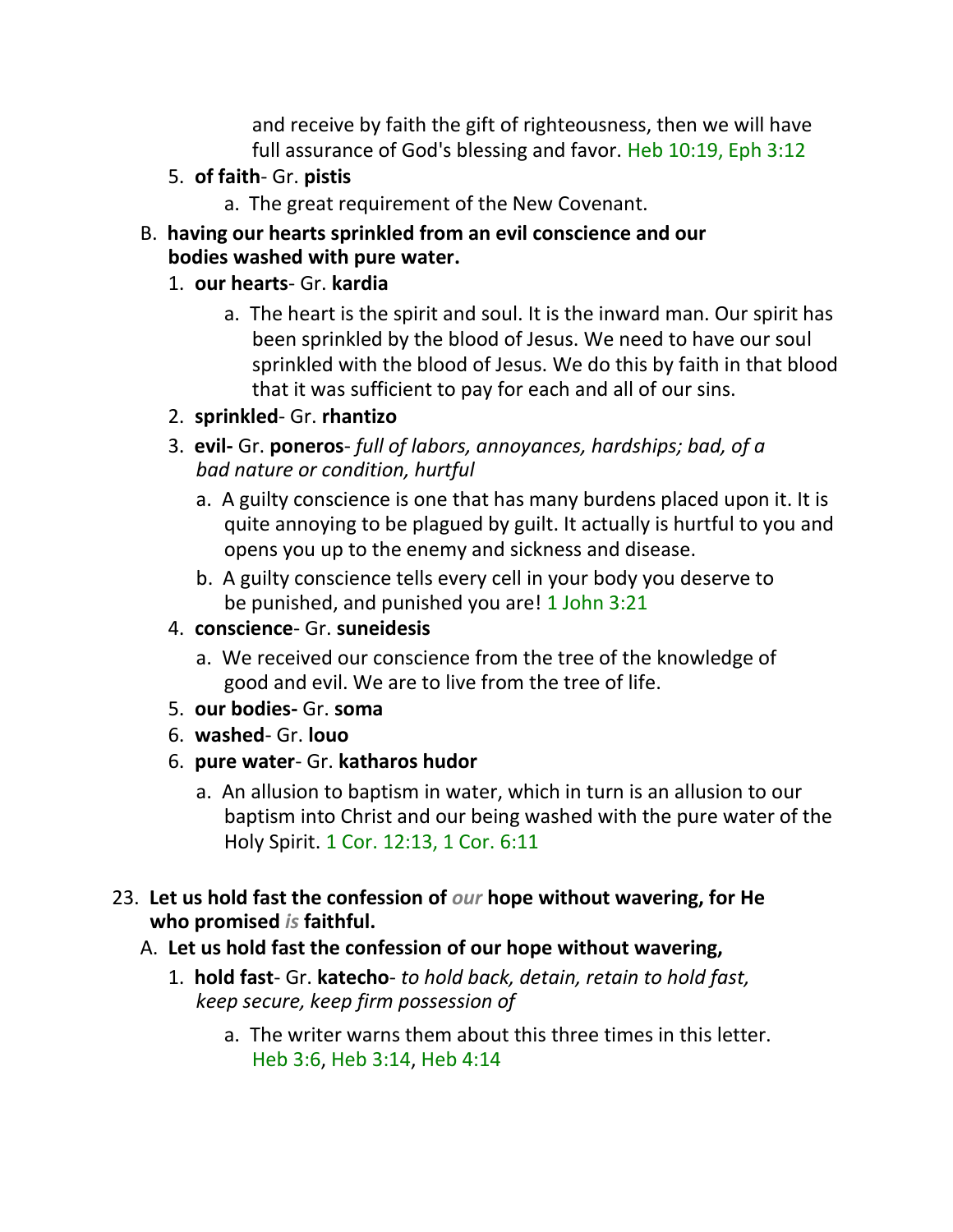- 2. **confession** Gr. **homologia** *to say the same thing*, *acknowledgment:*
	- a. Our faith and hope cannot be taken from us if we continue to confess the Word of God- say the same things God says!
- 3. **hope** Gr. **elpis-** *confident expectation of good*
- 4. **without wavering** Gr. **aklines** *not leaning over, not inclining, firm, unmoved*
	- a. The Hebrew saints were leaning towards the seen things of the temple and the law, versus holding onto their faith and hope in the unseen riches of Christ.
- B. **for He who promised is faithful**
	- 1. **promised** Gr. **epagello** *to pronounce good upon*
	- 2. **faithful-** Gr. **pistos**
		- a. One thing can be counted upon- GOD IS FAITHFUL! Heb 11:11; 1Cor 1:9, 1Cor 10:13; 1Thes 5:24; 2Thes 3:3

#### 24. **And let us consider one another in order to stir up love and good works,**

- A. **consider** Gr. **katanoeo** *to perceive, remark, observe, understand, to consider attentively, fix one's eyes or mind upon*
- B. **stir up** Gr. **paroxusmos** *an inciting, incitement, irritation; from the work paruxuno- to sharpen alongside*
	- 1. This word can mean to sharpen alongside of someone. Pro 27:17 *As iron sharpens iron, so a man sharpens the countenance of his friend.*
	- 2. The literal Greek of this verse says, let us consider one another to the stimulation of love and good works.
	- 3. This word stir up can be used to irritate or stimulate. Here it means to stimulate. If we irritate others, then we will stimulate them to anger! For instance, going around telling everyone to smile irritates most people. It does not stimulate them to joy. Instead of telling people to smile, find out why they have a frown and minister to their need, and then maybe they will be able to genuinely smile.
	- 4. The main way we stimulate others to love and good works is not by our preaching at people! Paul talked about how the example of the giving of some Christians provoked other Christians to do the same. 2Cor 8:8, 2Cor 9:2 We will most effectively provoke and stimulate others to love and good works by our example of love and good works! So, in shortshut up and put up!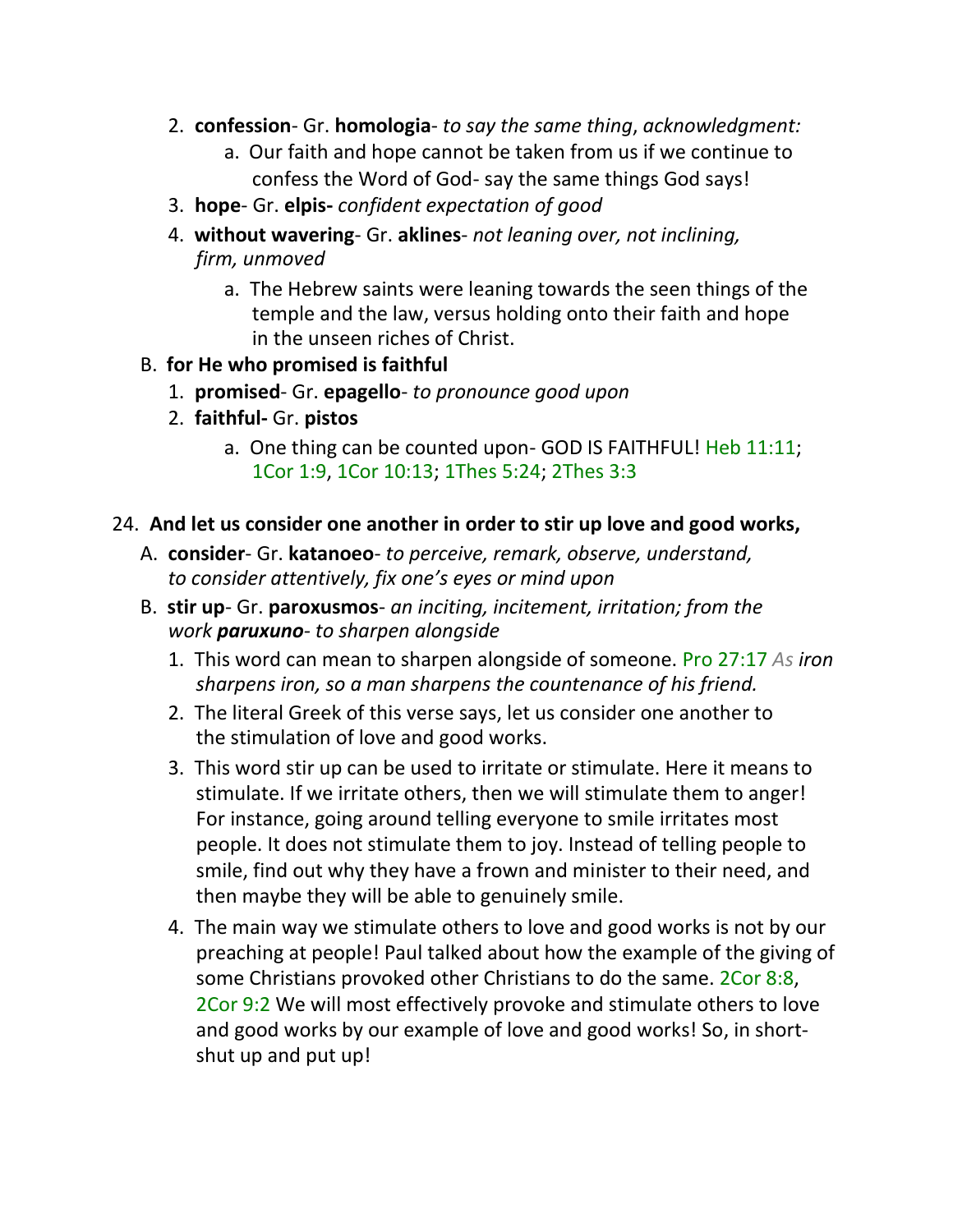5. In Romans, Paul says that the blessing and riches that the Gentiles possessed and enjoyed would provoke Israel to jealousy. The other way we provoke and stimulate others is by what we possess and how we are enjoying ourselves. If we are walking in the love of God and good works and have joy about it, then it will provoke others to possess the same thing.

### C. **love**- Gr. **agape**

- 1. The love of God is already in us if we are born-again. Rom. 5:5 We need to release it! Sometimes we need to be reminded what is in us and what our true nature is in Christ.
- D. **good works** Gr. kalos ergon
	- 1. There are bad works- sin, works of the flesh, works of the law.
	- 2. There are good works. These are prompted by our faith and love. We are called unto this kind of works as a Christian.
- 25. **not forsaking the assembling of ourselves together, as** *is* **the manner of some, but exhorting** *one another,* **and so much the more as you see the Day approaching.**
	- A. **not forsaking the assembling of ourselves together,**
		- 1. **forsaking** Gr. **egkataleipo** *abandon, desert, totally abandoned, utterly forsaken*
			- a. Multitudes of Christians have abandoned and deserted going to church.
		- 2. **assembling-** Gr. **episunagoge** *a gathering together in one place, the (religious) assembly (of Christians)*
			- a. This means going to church. It means to meet with other Christians to hear the Word of God, pray together, sing together, and fellowship together. Every Christian needs this.
			- b. Many do not like organized religion. I do not like it myself. The church is not an organized religion. It is an organism - a living body of believers that depend on each other and minister to one another to maintain health.
			- c. Sitting in your bathrobe, on your couch, at home, watching church services on TV or on the internet is not "assembling" together. To assemble together you need to be there, spirit, soul, AND BODY.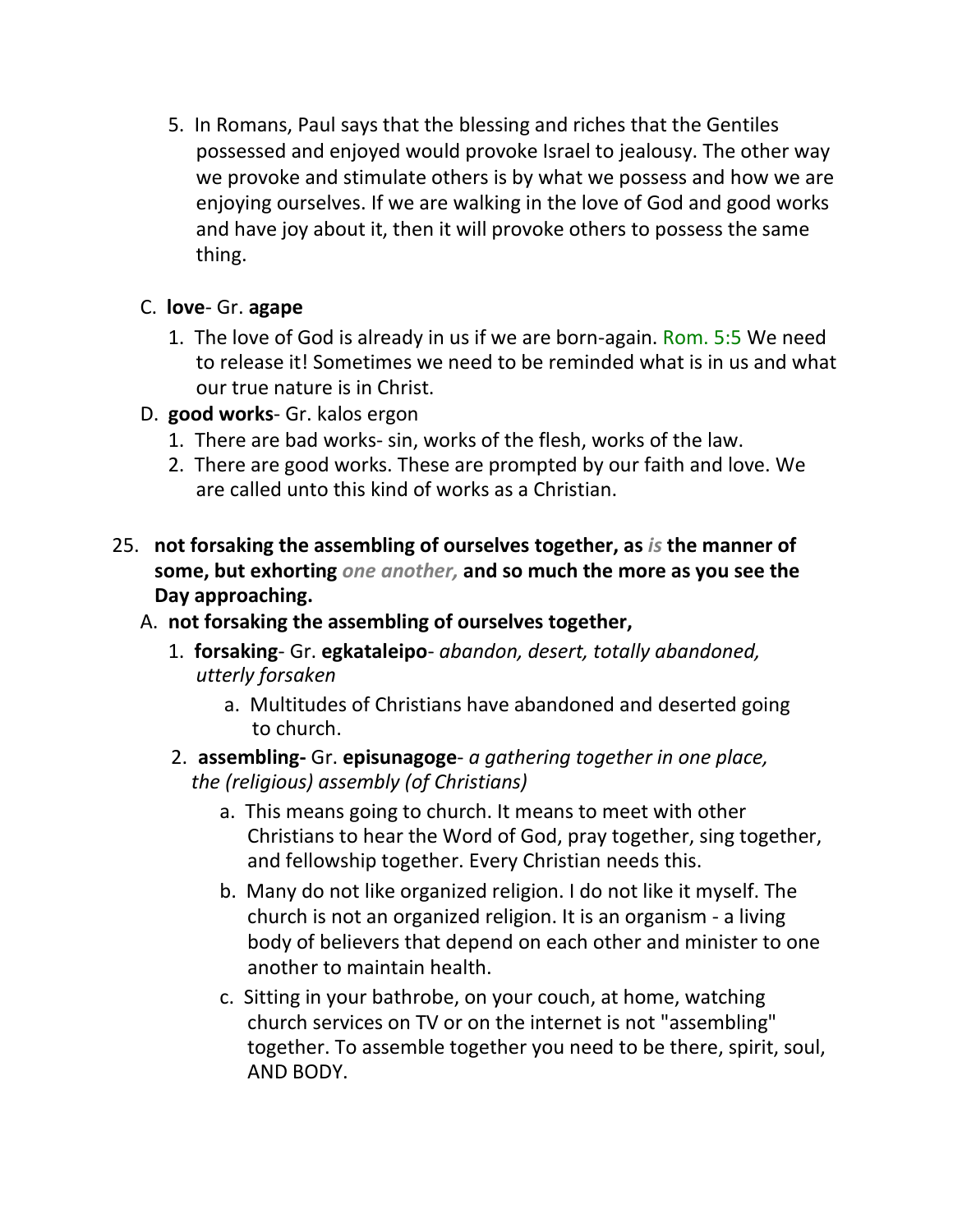- d. You may be able to receive on your couch or over the internet, but you cannot minister to others doing that. You are not just called to receive from God, but to minister to others for God.
- e. A knife cannot be sharpened sitting alone in a drawer. It has to experience some friction to stay sharp. In church we come into contact with others and will experience some friction but that is good for us. It helps us develop and mature in the fruit of the Spirit. If we cannot show the fruit of the Spirit with our brothers and sisters in church, how can we ever do it with the world outside of it?

## B. **has the manner of some,**

- 1. **manner** Gr. **ethos** *custom, usage, habit,*
	- a. It can easily become a habit not to go to church. This is a bad habit. God loves to give you His resurrection grace to break bad habits.
	- b. If you have a habit of not going to church, trust God for His resurrection grace [power, strength, and ability] to break it!
	- c. You may be in the wrong church if nothing in you wants to go to church.
	- d. You may think church is a duty instead of a privilege. It is a great help to go to be with other believers and hear the Word of God taught by an anointed pastor. This is a great privilege that many are not afforded in many countries.

## 2. **of some**

a. Not most, but some

## C. **but exhorting one another,**

- 1. **exhorting** Gr. **parakaleo** *to come alongside of to encourage*
	- a. This word means to come alongside of someone to encourage them, not get in their face to confront them.

## D. **and so much the more as you see the Day approaching**

- 1. **see-** Gr. **blepo**
- 2. **the Day** Gr. **hemera**
	- a. The Day that Jesus returns
	- b. This Day could also mean the destruction of Jerusalem and the temple. Instead of deserting the assembly of Christians and going to the temple to worship, they should return to the assembly of Christians because the temple would soon be destroyed.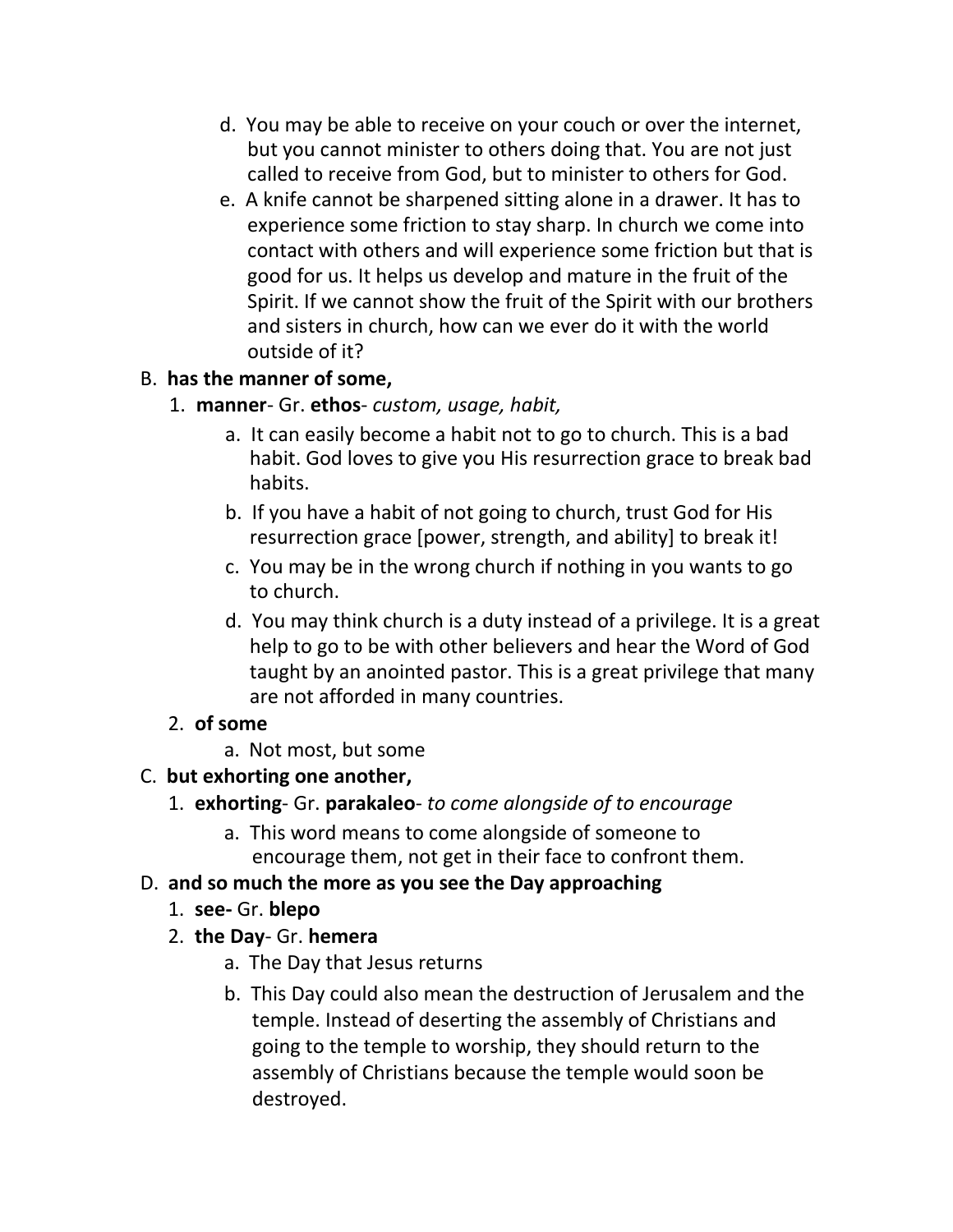- 3. **approaching** Gr. **eggizo-** *come near, rapidly approaching*
- 26. **For if we sin willfully after we have received the knowledge of the truth, there no longer remains a sacrifice for sins,**
	- A. **For if we sin willfully after we have received the knowledge of the truth,**
		- 1. **sin** Gr. **hamartano**
		- 2. **willfully** Gr. **hekousios-** *voluntarily, willingly, of one's own accord, to sin willfully as opposed to sins committed inconsiderately, and from ignorance or from weakness*
			- a. This verse has been badly misinterpreted over the years. It has been taken out of context.
			- b. People have said that this verse means that if you, knowingly and willingly, committed a sin then you would lose your salvation.
			- c. People put all and every kind of sin in this verse. They say that if you were committing sins of the flesh you would lose your salvation.
			- d. What is the context of this verse? The context is that Christians were starting to abandon their faith in Christ and to return to the law and temple worship. They were doing this knowing full well that Jesus had fulfilled all of the law and sacrifices but had turned their back on this revelation and were being influenced by the pressure of other Jews and circumstances around them.
			- e. If you willfully forsake faith in Christ [and His finished work for you] and seek to justify yourself under the law, then there no longer remains a sacrifice for your sins. Surely, the blood of bulls and goats will not remove your sins!
			- f. This verse is NOT saying that if you are struggling with sins in your life, that you have lost your salvation.
			- g. In each case where dire warnings are given concerning salvation for believers, it is in connection with believers who were forsaking their faith in Christ, to go to the law for justification. Galatians and Hebrews
			- h. Note that there are no dire warnings concerning salvation for the Corinthians, which were committing sins of the flesh and carnality.
		- 3. **received** Gr. **lambano**
		- 4. **knowledge** Gr. **epignosis from epi-***upon***; gnosis-** *knowledge***-** *It is higher knowledge, revelation knowledge*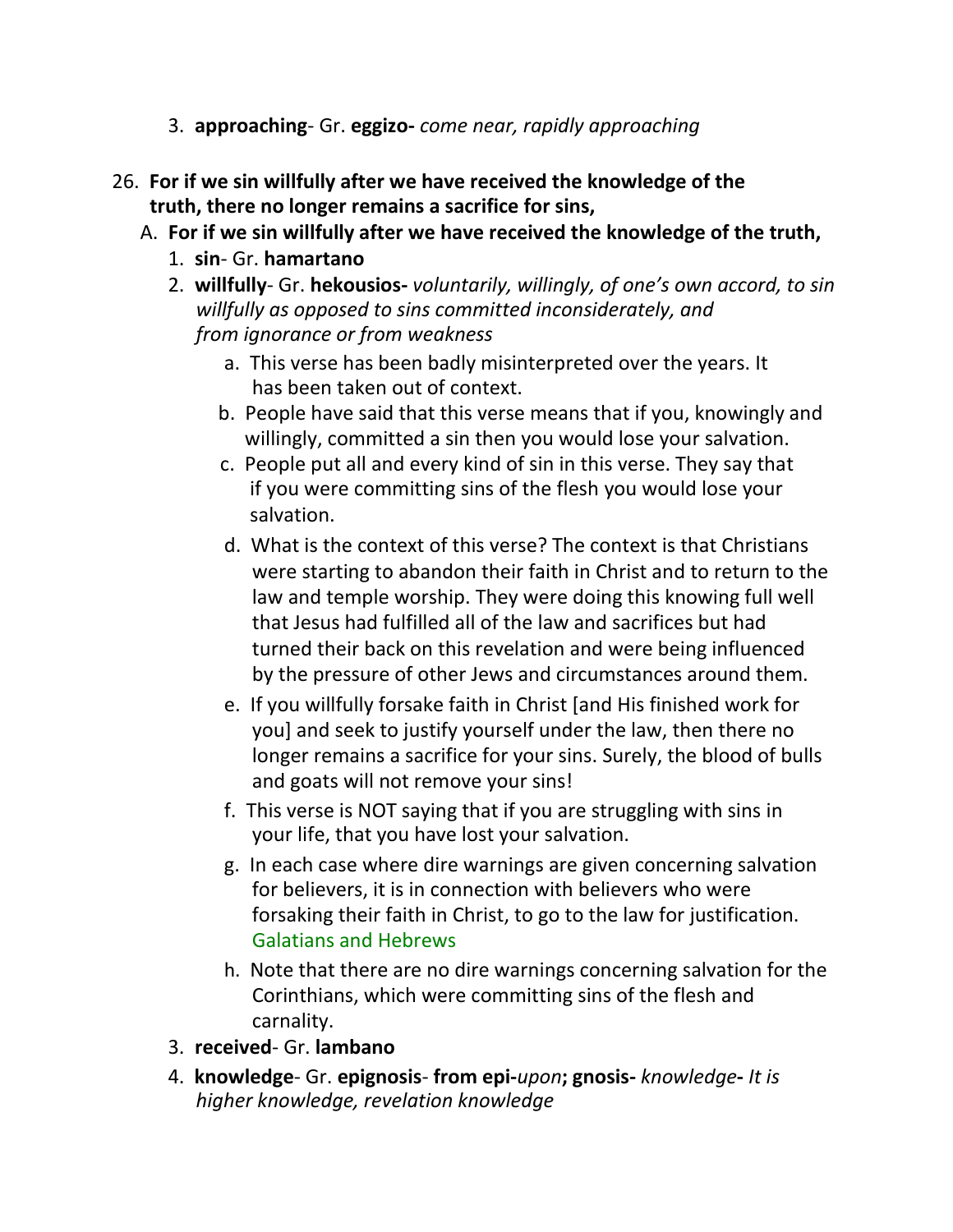### 5. **truth-** Gr. **aletheia**

a. You must RECEIVE revelation knowledge. This is not knowledge you can attain to by your mental prowess. It is a gift from God.

## B. **there no longer remains a sacrifice for sins**

- 1. **remains** Gr. **apoleipo** *to leave, to leave behind to desert or forsake*
- 2. **sacrifice** Gr. **thusia**
- 3. **for sins-** Gr. **peri hamartia-** *concerning sins*
	- a. Animal sacrifice after Jesus died was meaningless in every way.
	- b. God allowed animal sacrifices before Christ, to cover sins for a time, but never take them away. They were sort of held on credit, until Christ came and paid the account in full.

## 27. **but a certain fearful expectation of judgment, and fiery indignation which will devour the adversaries.**

- A. **certain**
	- 1. A day of judgment is CERTAIN. For believers it will be at the Judgment Seat of Christ. For unbelievers it will be at the White Throne Judgment.
- B. **fearful-**Gr. **phoberos** *we get the word phobia from this Greek word*
	- 1. One of the things lacking in the world today is the fear of God.
- C. **expectation** Gr. **endoche** *expectation, waiting*
- D. **of judgment** Gr. **krisis**
	- 1. Some teach that all people are saved because of what Jesus did on the cross regardless if they receive it by faith or not. This verse would be meaningless or greatly misplaced if this were so.
- E. **fiery** Gr. **pur**
- F. **indignation-** Gr. **zelos** *the fierceness of indignation, punitive zeal*
	- 1. There is a judgment of hell for those who reject God's salvation in Jesus. Jesus spoke more about hell than any other person in the Word of God by far! Mat 3:12, Mat 13:42, Mat 13:50, Mat 25:41; Mar 9:43-49; Luk 16:24
- G. **devour** Gr. **esthio** *to eat*
	- 1. The fire will never be satisfied. It will be an eternal fire in the Lake of fire. The fire will eat at those in this lake but will never fully consume them.
- H. **adversaries** Gr. **hupenantios** *opposed to, contrary to, an adversary*
	- 1. These are those who set themselves opposed to, contrary to the truth and the person and work of Jesus.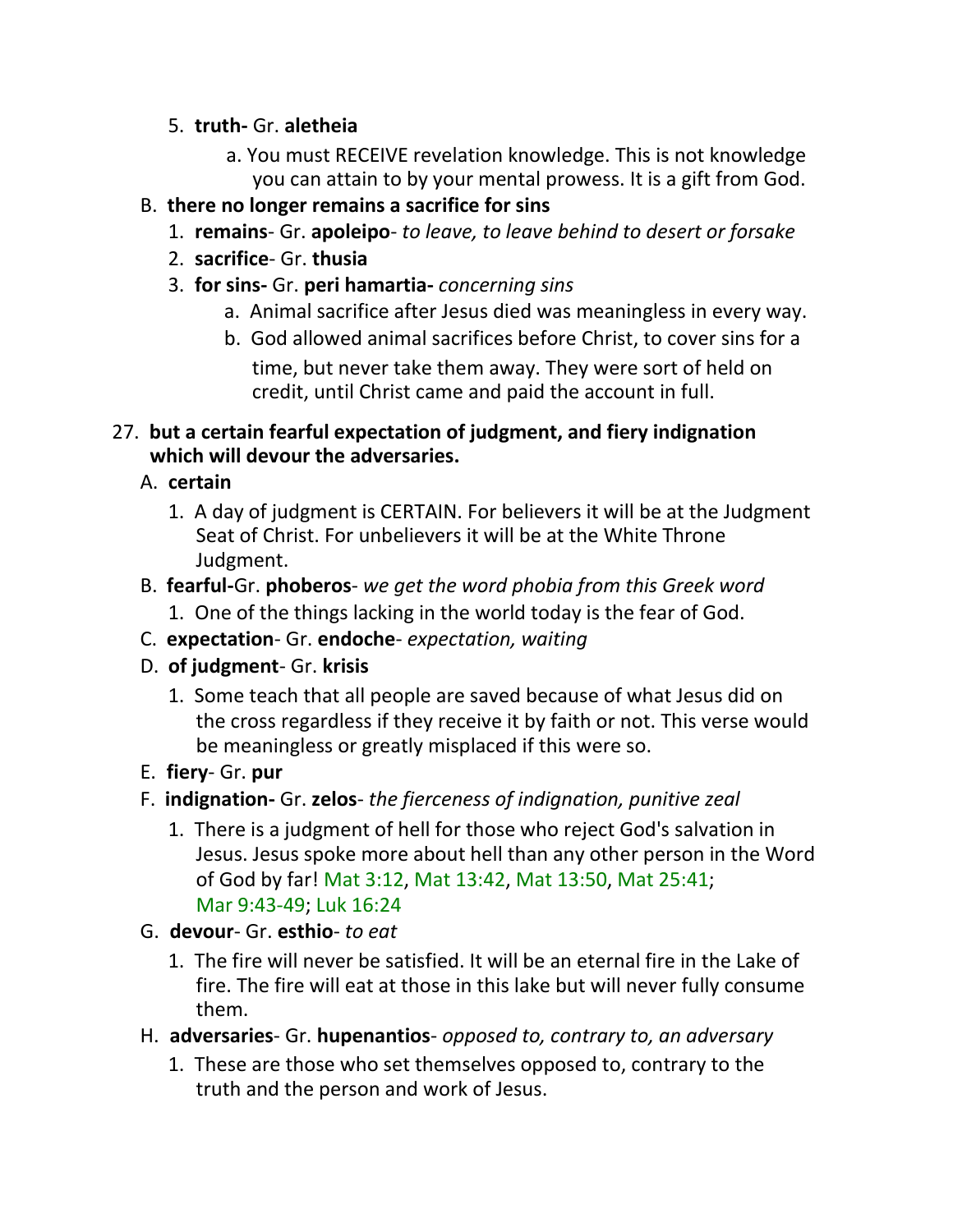- 2. To reject God's offer of salvation and peace with Him, is to align yourself with His adversary, satan.
- 28. **Anyone who has rejected Moses' law dies without mercy on the testimony of two or three witnesses.**
	- A. **Anyone**
		- 1. No one could get away with rejecting God's law unless they put their faith in what that law represented which was the Lord, the Messiah.
	- B. **rejected** Gr. **atheteo-** *to do away with, to set aside, disregard, to thwart the efficacy of anything, nullify, make void, frustrate, to reject, to refuse, to slight*
	- C. **Moses Law**
		- 1. The 613 commands of the Mosaic Covenant
	- D. **dies** Gr. **apothnesko** *to die off*
	- E. **without mercy-** Gr. **choris oiktermos** *apart from mercy or pity*
	- F. **testimony of two or three witnesses-** Gr. **martus**
		- 1. Deut. 17:6-7, Deut. 19:15
- 29. **Of how much worse punishment, do you suppose, will he be thought worthy who has trampled the Son of God underfoot, counted the blood of the covenant by which he was sanctified a common thing, and insulted the Spirit of grace?**
	- A. **Of how much worse punishment,**
		- 1. **worse** Gr. **cheiron-** *worse, harder, more severe*
		- 2. **punishment** Gr. **timoria** *avenging of violated honor, vengeance, punishment, penalty*
			- a. No matter what Universalists say, there is a punishment for the rejection of Jesus Christ and His finished work.
	- B. **do you suppose,**
		- 1. **suppose** Gr. **dokeo** *to esteem, think, to seem*
	- C. **will he be thought worthy who has trampled the Son of God underfoot**
		- 1. **thought worthy** Gr. **axioo** *to think meet, fit, right, to judge worthy, deem, deserving*
		- 2. **trampled underfoot-** Gr. **katapateo** *to tread down, trample under foot, to trample on; metaphorically to treat with rudeness and insult, to spurn, treat with insulting neglect*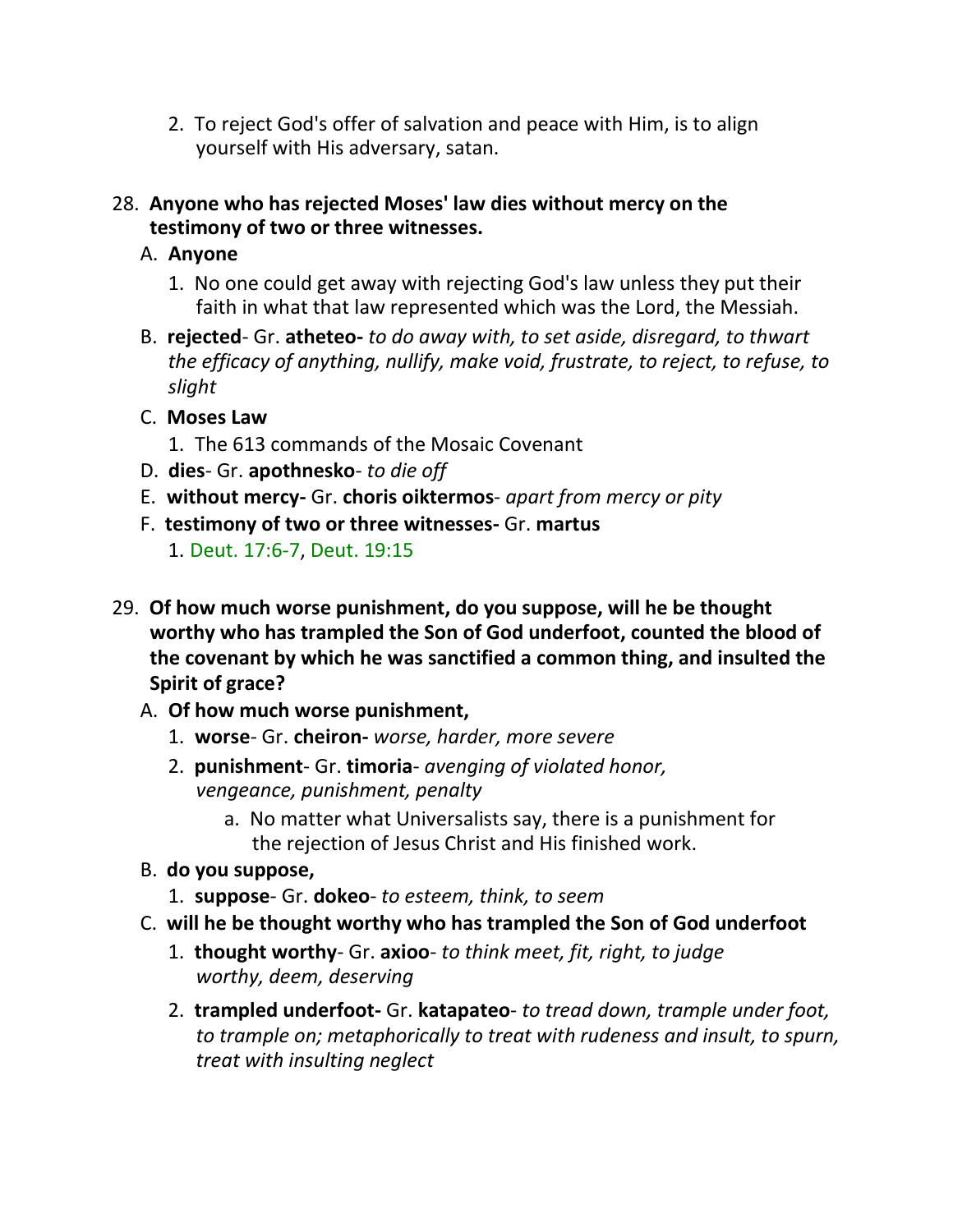- a. This is a sign to show disrespect and to dishallow something. When we turn to our own works, instead of having faith in Him and His finished work, we disrespect Him.
- b. This is not speaking of a believer that is weak in faith or struggling with sin. It is speaking of those who willfully are rejecting faith in Jesus, to go to the law for justification and to seek forgiveness through the blood of animals.

# 3. **Son of God**

- a. Jesus Christ
- D. **counted the blood of the covenant by which he was sanctified a common thing,**
	- 1. **counted** Gr. **hegeomai-** *to consider, deem, account, think*
	- 2. **blood of the covenant**
		- a. The blood of Jesus that ratified the new covenant, satisfied God, and sanctified the people.
	- 3. **sanctified** Gr. **hagiazo** *to make holy, to separate*
		- a. This is speaking to those who are believers, who were saved and sanctified, in Christ. Again, this is speaking in context to those who were saved, by faith, in Jesus, but then turned away from faith in Christ to justify themselves by the law.

# 4. **common thing**- Gr. **koinos**- *that which is common and unhallowed*

a. To reject faith, in the blood of Jesus, to forgive your sins and go to the temple and put your trust in the blood of bulls and goats is treating the blood of Jesus as common, useless, and is a great insult to God.

# E. **and insulted the Spirit of grace**

# 1. **insulted**- Gr. **enubrizo**- *insult or mock one in a thing*

a. It is a great insult to God and His grace when we reject the person and work of Jesus, to trust in our own selves for salvation.

# 2. **Spirit of grace**

- a. The Spirit has been sent to reveal and manifest the grace of God. To return to the law which is based upon works and selfeffort is to insult and spurn the Spirit of Grace. This is blaspheming [insulting] the Holy Spirit.
- b. Spirit of Grace- Zech 12:10
- 30. **For we know Him who said, "VENGEANCE IS MINE, I WILL REPAY," says the Lord. And again, "THE LORD WILL JUDGE HIS PEOPLE."**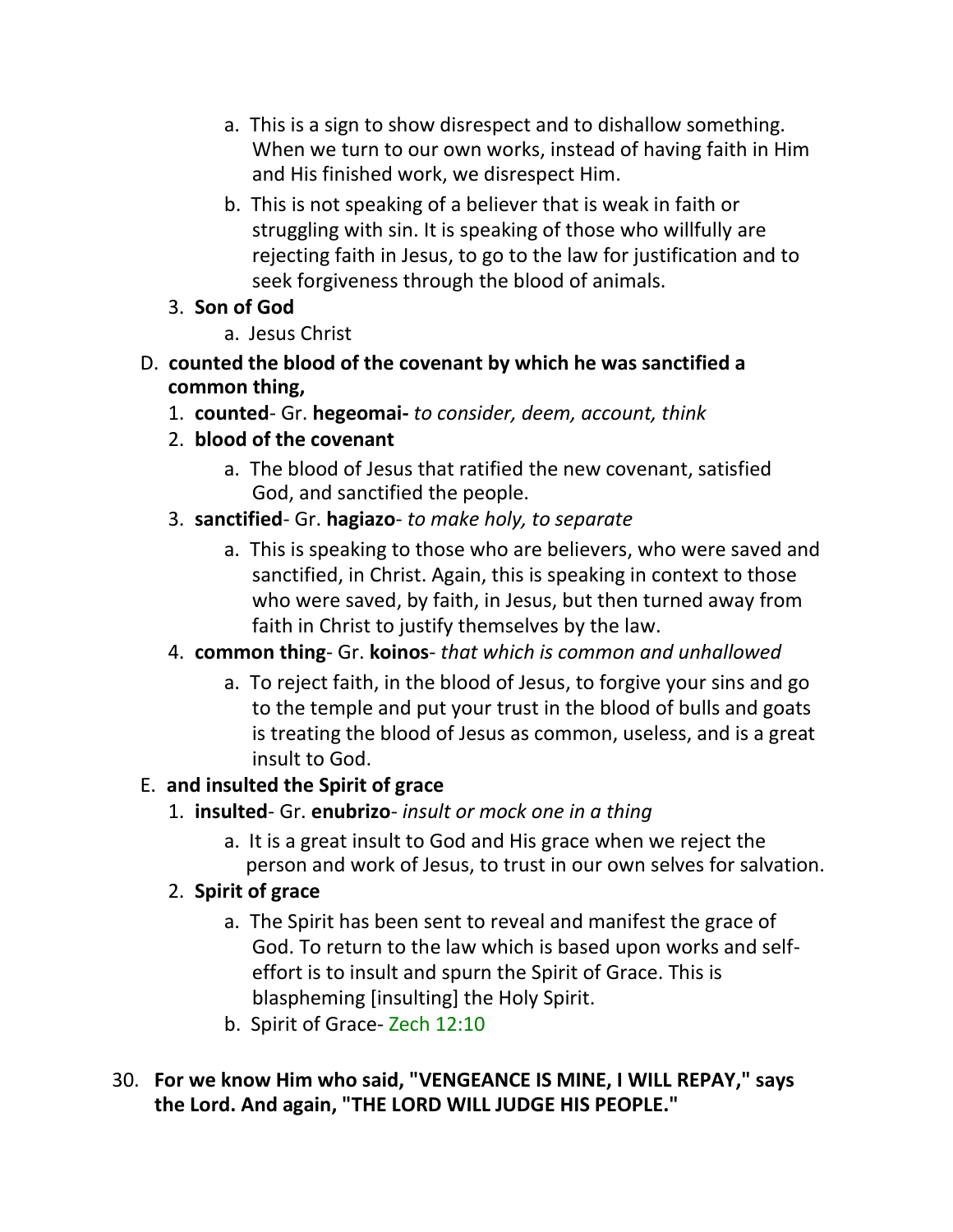#### A. **For we know Him who said,**

- 1. **know** Gr. **eido** *to perceive*
	- a. Knowing God and His Son, Jesus, is the key to abiding in His love and grace.

#### B. **vengeance is mine**

- 1. **vengeance** Gr. **ekdikesis-** *to meet out justice*
- C. **I will repay**
	- 1. **repay** Gr. **antapodidomi** *give back*
- D. **says the Lord**
	- 1. **Lord** Gr. **kurios**
- E. **and again, the Lord will judge His people**
	- 1. **judge** Gr. **krino** *to render a decision*
	- 2. **His people** Gr. **laos** *covenant people*
		- a. In context God is speaking of believers- "His people"

### 31. **It is a fearful thing to fall into the hands of the living God.**

- A. **fearful-** Gr. **phoberos**
- B. **fall into** Gr. **empipto eis**
	- 1. This phrase was used of David submitting himself to the judgment of God upon himself. 2 Sa 24:14
- C. **hands** Gr. **cheir**
- D. **the living God-** Gr. **zao theos**
	- 1. God is eternal so his judgment upon unbelievers is also eternal.

#### 32. **But recall the former days in which, after you were illuminated, you endured a great struggle with sufferings:**

#### A. **But recall the former days in which,**

#### 1. **recall**- Gr. **anamimnesko**

- a. Remembering our beginning will help us continue on and help us end well.
- 2. **former days** Gr. **proteron hemera**
	- a. When we were first born-again. These were the best of days and in some ways the worst of days. The best, because of our new found love with Jesus and His sweet communion. The worst of days, because of the severe battles had with the enemy due to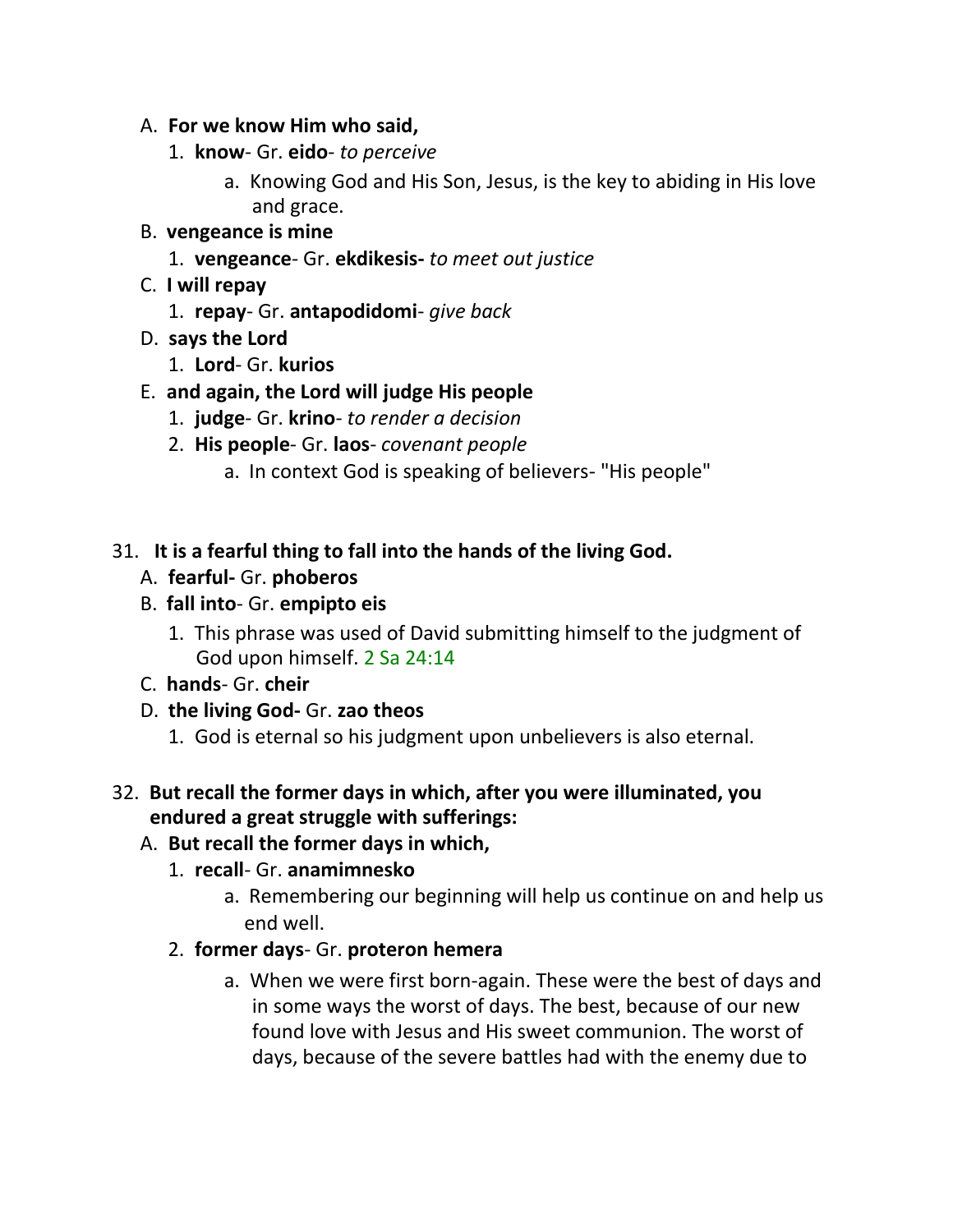our unrenewed mind. At the onset he tries to derail young believers in various ways.

- B. **after you were illuminated,**
	- 1. **illuminated** Gr. **photizo** *to give light, to shine, to enlighten, light up, illumine, to enlighten, spiritually, imbue with saving knowledge*
		- a. This means they were illuminated with the gospel light and were saved. Heb 6:4; Act 26:18; 2Co 4:6
		- b. This word was used in Hebrews 6. It is used of believers here so it must be used of believers there as well.

### C. **you endured a great struggle with sufferings**

- 1. **endured** Gr. **hupomeno-** *to remain under*
- 2. **great struggle-** Gr. **polus athlesis** *much or many to contest, to combat, to strive, struggle, hard trial*
	- a. When someone first gets saved there are many contests, struggles, and strivings with the devil, the flesh, and the world. This is mainly because of an unrenewed mind.
- 3. **sufferings** Gr. **pathema** *that which one suffers or has suffered, an enduring, undergoing, suffering*
	- a. These sufferings were due to persecution of the enemy upon the mind and from people. This was not the suffering of sickness. They did suffer poverty, but it was because of the persecution of those who plundered them. God has not called us to suffer in poverty unless it is directly connected with persecution for the faith.
- 33. **partly while you were made a spectacle both by reproaches and tribulations, and partly while you became companions of those who were so treated;**
	- A. **partly while you were made a spectacle both by reproaches and tribulations,**
		- 1. **spectacle** Gr. **theatrizo** *to bring upon the stage to set forth as a spectacle, expose to contempt, to be made a show of, held up to shame,*
			- a. The religious Jews were making life difficult on the Hebrew saints. They were mocking and insulting them, lying about them and attacking them hotly. They were getting pressure from all sides and were under severe peer pressure to conform to Judaism and return to temple worship and the law.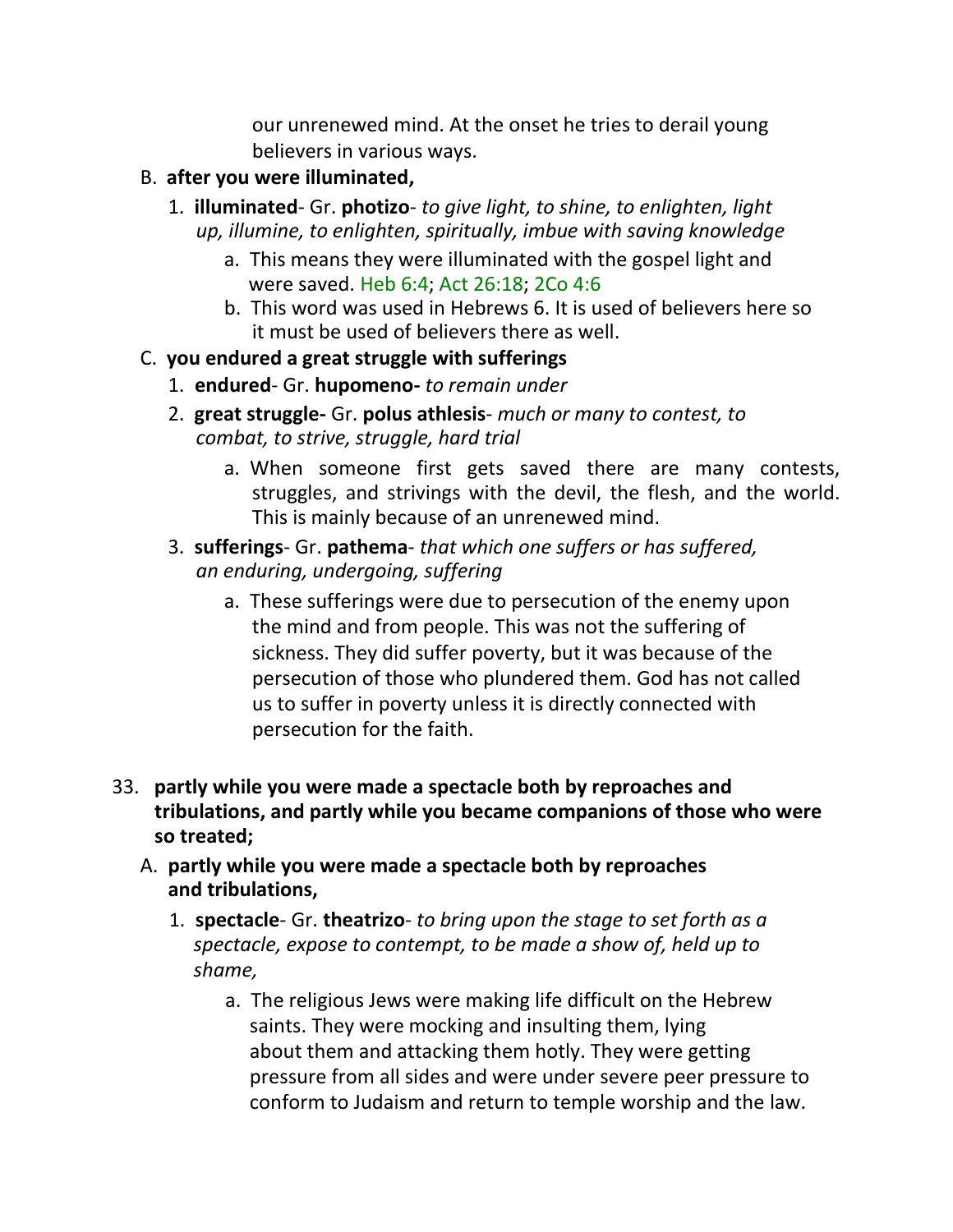- b. It seemed to the Hebrew saints that the spotlight was shining upon them and they had become embarrassed of their faith in Christ. The Jesus they were saying was to return, had not. This was becoming increasingly embarrassing. Many of the Hebrew saints bowed to the pressure and returned to worship at the temple and to follow the commands of the law again.
- b. Paul felt like a spectacle by those persecuting him, but he did not cave under the pressure. 1 Cor. 4:9
- 2. **reproaches** Gr. **oneidismos**
- 3. **tribulations** Gr. **thlipsis-** *crushing pressure from all sides*
- B. **and partly while you became companions of those who were so treated.**
	- 1. **became** Gr. **ginomai** *to come into a new state of existence*
		- a. It is easy to live for Christ when everyone likes you and Christianity is popular. It is another thing when you are in a culture that hates Christ and Christianity. We are moving in that direction in the United States. It is quite possible that Christians in the US will find a new state of existence in the natural that is not conducive with their faith. Will we stand strong in our faith or give in to compromise and turn from our faith in Christ. It remains to be seen.
	- 2. **companions** Gr. **koinonos** *a partner, associate, comrade, companion, sharer, in anything*
		- a. There is always a remnant of the church that is going through persecution. 1 Pet. 5:9
	- 3. **treated** Gr. **anastrepho** *to turn upside down, overturn*
- 34. **for you had compassion on me in my chains, and joyfully accepted the plundering of your goods, knowing that you have a better and an enduring possession for yourselves in heaven.**
	- A. **for you had compassion on me in my chains,**
		- 1. **compassion** Gr. **sumpatheo**
		- 2. **my chains** Gr. **desmon**
			- a. The author was in chains or is in chains. He also was well acquainted with Timothy. I believe Paul wrote this epistle but left his name off because of his ministry to the Gentiles.
	- B. **and joyfully accepted the plundering of your goods,**
		- 1. **joyfully** Gr. **meta chara**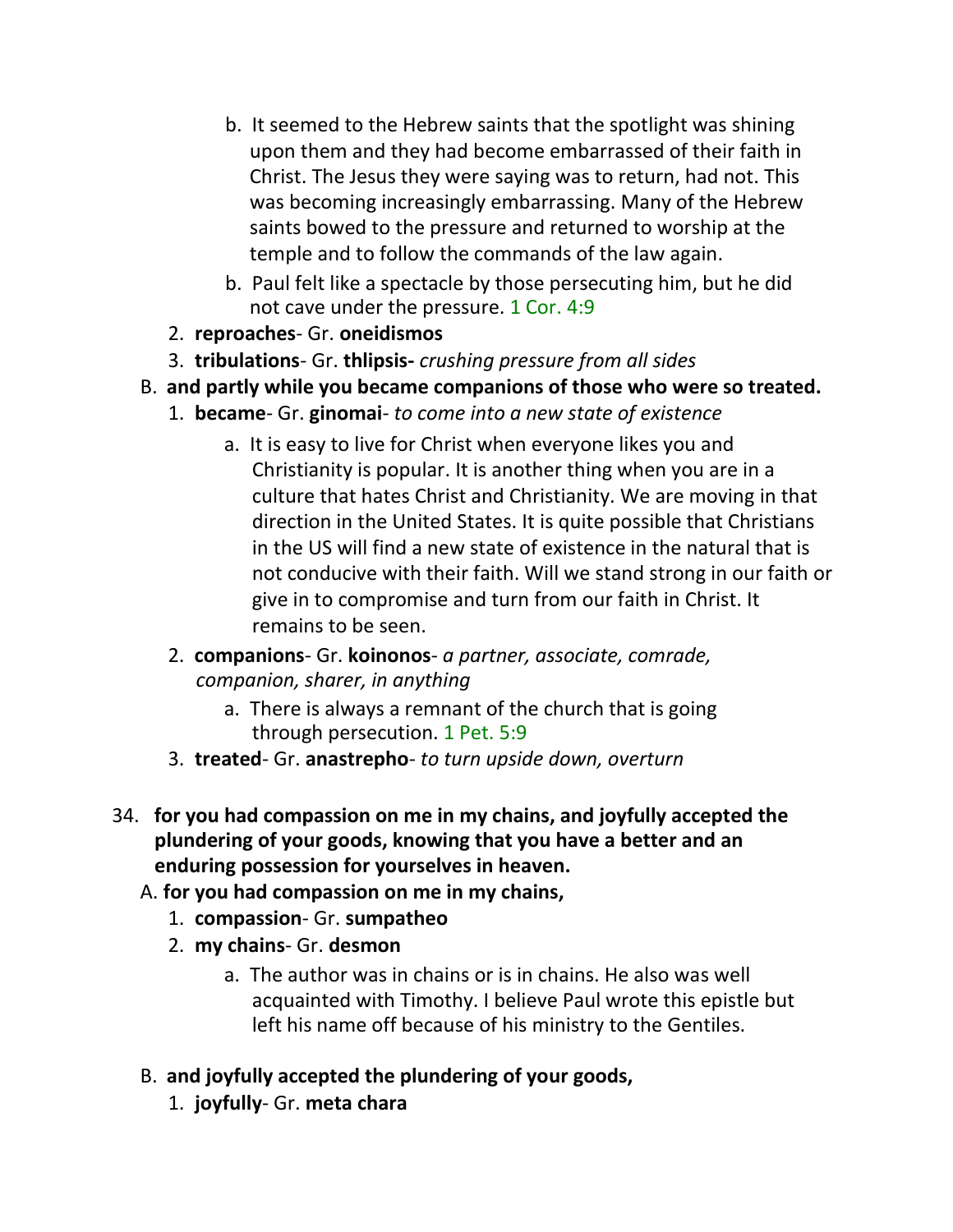- a. This is not happiness but the joy of the Holy Spirit. This is supernatural and not tied to circumstances.
- 2. **accepted-** Gr. **prosdechomai**
	- a. They inwardly accepted this instead of being bitter over it. They knew they had much better and more enduring possession in their place.
- 3. **plundering** Gr. **harpage-** *the act of plundering, robbery, seizure, pillage,*
- 4. **goods-** Gr. **huperchonta** *things you have in hand*
	- a. Things in your hand can be taken. What is in your heart cannot be!
	- b. We have this treasure in earthen vessels. We have a treasure beyond price in our heart. It is the unspeakable gift!
- C. **knowing that you have a better and enduring possession for yourselves in heaven**
	- 1. **knowing** Gr. **ginosko** *to know by experience or relationship*
		- a. When the Hebrew saints got saved, they had experienced the richness of God's goodness and grace. They now were being tempted to give up that spiritual treasure, that cannot be seen, for temporal ones that could be.
	- 2. **better** Gr. **kreitton**
	- 3. **enduring** Gr. **meno**
		- a. Earthly treasures are but for a moment. I have never seen a hearse towing a U-Haul.
	- 4. **possession** Gr. **huparxis**
		- a. We have a spiritual possession of Christ. He is both in us and in heaven.
	- 5. **in heaven**
		- a. There is a heaven and a hell. It is our decision which one we go to when we die. It is a decision of faith or unbelief.

#### 35. **Therefore do not cast away your confidence, which has great reward.**

A. **cast away**- Gr. **apoballo**- *to throw away*

*B.* **confidence-** Gr. **parrhesia-** *freedom in speaking, unreservedness in speech, openly, frankly, i.e without concealment, without ambiguity or circumlocution, free and fearless confidence, cheerful courage, boldness, assurance, the deportment by which one becomes conspicuous or secures publicity*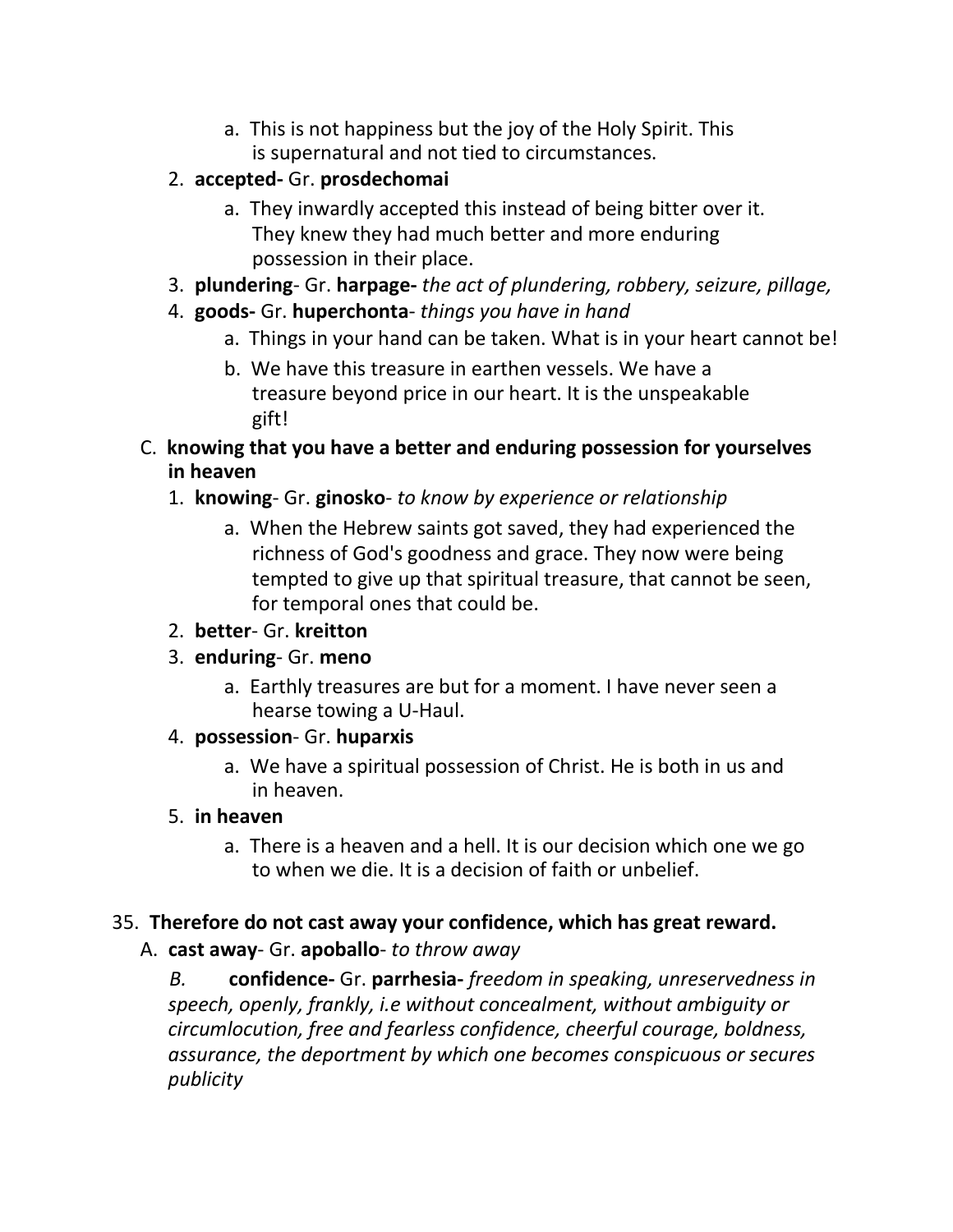- 1. The writer of Hebrews is basically saying here, "Do not hide your lamp under a bushel!" Heb 3:6, Heb 3:14, Heb 4:14
- 2. The enemy does not mind you saying in your heart that you believe in God and Jesus, but it is another thing when you speak it out for others to hear.
- 3. There will come a time in this country that many will be tempted to be quiet about their faith. This is a step towards apostasy.
- C. **great** Gr. **megas** we get our word mega from this. We have a mega reward for believing in and witnessing for Christ. Heb 11:26; Psa. 19:11; Mat 5:12
- D. **reward** Gr. **misthapodosia** *payment of wages due, recompense*
- 36. **For you have need of endurance, so that after you have done the will of God, you may receive the promise:**
	- A. **For you have need of endurance,**
		- 1. **need** Gr. **chreia** *necessity, duty*
		- 2. **endurance-** Gr. **hupomone** *to remain under unfavorable circumstances and pressure*
			- a. Many remain in immaturity because they refuse to stay anywhere where there are unfavorable circumstances or pressure. We cannot mature if we jump out of every uncomfortable situation. Sticking it out in the hard times will produce maturity and stability in the Christian life. 1 Pet. 5:10

# B. **so that after you have done the will of God,**

- 1. **done** Gr. **poieo**
- 2. **will-** Gr. **thelema**
	- a. One of the primary areas of the will of God is to believe upon Jesus even when pressure is on. John 6:40
	- b. To do the will of God the Hebrew saints needed to keep their faith in Jesus and act accordingly.

# C. **you may receive the promise**

- 1. **receive** Gr. **kolumbao-** *to care for, take care of, provide for, to take up or carry away in order to care for and preserve, to receive, obtain: the promised blessing*
- 2. **the promise** Gr. **epaggelia**
	- a. The promise of righteousness by faith and eternal inheritance.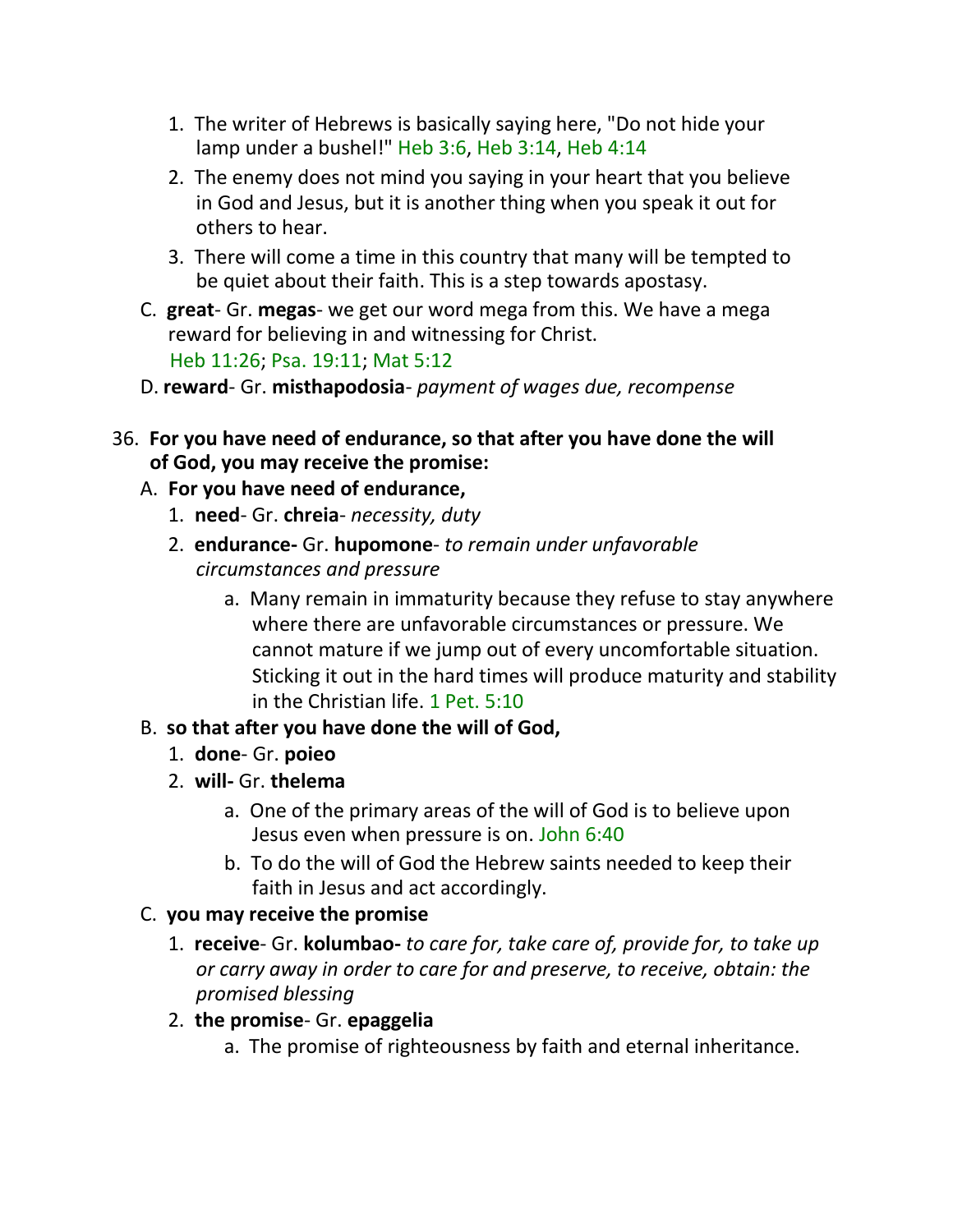### 37. **"FOR YET A LITTLE WHILE, AND HE WHO IS COMING WILL COME AND WILL NOT TARRY.**

## A. **little while**- Gr. **mikron hosos hosos**- *"For yet a little-a very little-while"*

1. God's "little while" and our little while usually do not match up. We have been waiting 2000 years for God's little while. However, just think what it means when God says we have been given eternal life! Eternity with God will be amazing!

## B. **coming-** Gr. **erchomai**

- 1. He is coming.
- C. **come** Gr. **heko-** *to have come, have arrived, be present, to come to one, i.e. to seek an intimacy with one*
	- 1. This verse should be translated: "For yet a little-a very little while, and He who is coming shall have come to seek intimacy with us, and will not linger or delay.
- D. **tarry** Gr. **chronizo-** *to tarry, delay, linger*
	- 1. Jesus tarries because He is patient and merciful. He is giving space for all to repent and be saved. He does not desire that any should perish but all be saved by faith. 2 Pet. 3:9

## 38. **NOW THE JUST SHALL LIVE BY FAITH; BUT IF ANYONE DRAWS BACK, MY SOUL HAS NO PLEASURE IN HIM."**

# A. **Now the just shall live by faith,**

- 1. **just** Gr. **dikaios** *righteous, innocent, faultless, guiltless- approved of or acceptable to God*
- 2. **live** Gr. **zao**
- 3. **by faith** Gr. **ek pistis** *out from faith or persuasion of truth* a. Hab. 2:4; Rom 1:17; Gal 3:11
- B. **but if anyone draws back,**
	- 1. **draws back** Gr. **hupostello** *to draw back, let down, lower, to withdraw: of a timid person to withdraw one's self, i.e. to be timid, to cover, shrink of those who from timidity hesitate to avow what they believe, to be unwilling to utter from fear, to shrink from declaring, to conceal, dissemble*
		- a. The Hebrew saints were tempted to be quiet about their faith in Jesus as Messiah, out of fear and pressure of the Jews around them. They did not want to make waves for themselves.